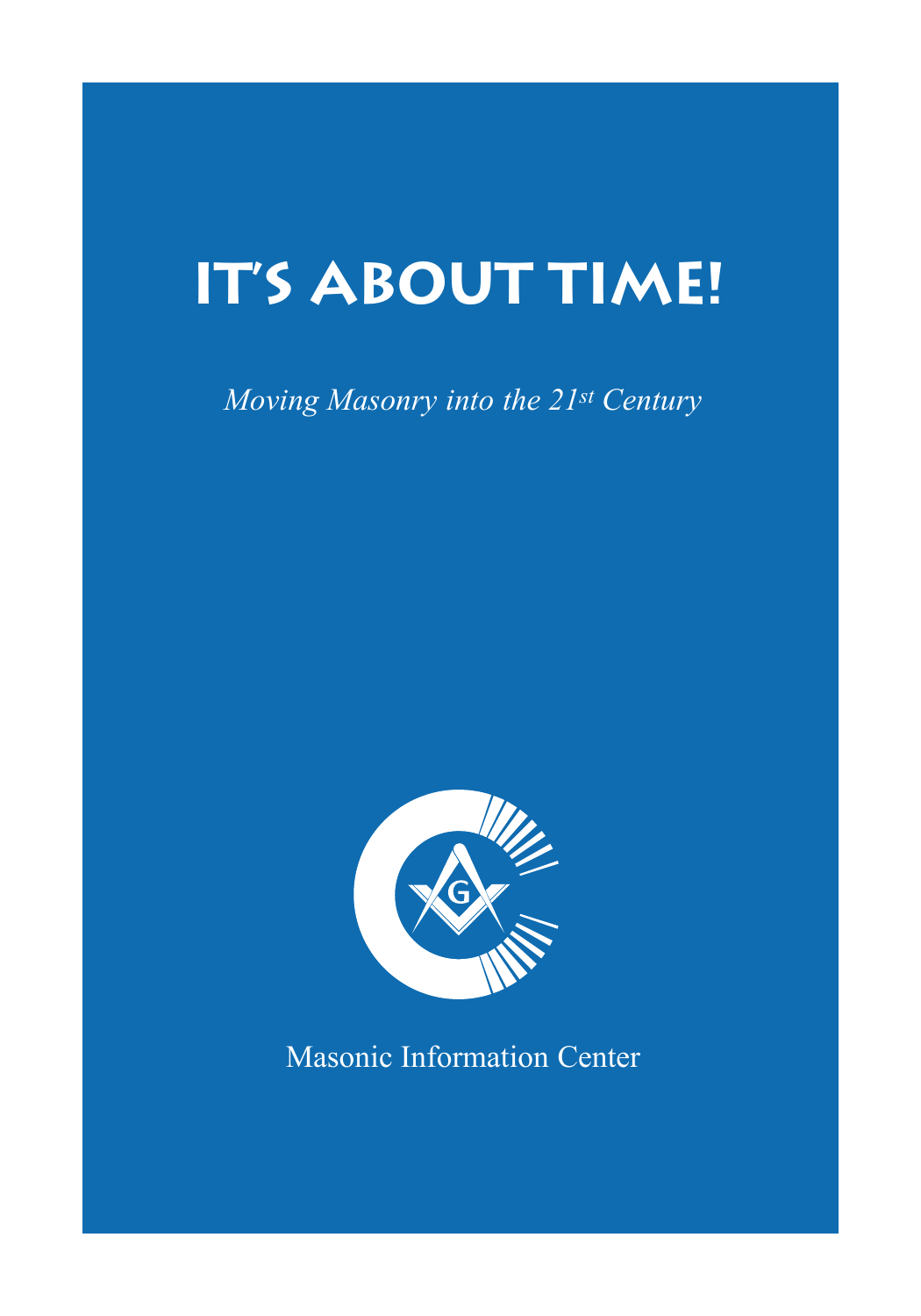# **IT'S ABOUT TIME!**

*Moving Masonry into the 21st Century*

# A Publication of:

Masonic Information Center 8120 Fenton Street Silver Spring MD 20910-4785 Tel: 301-588-4010, Fax: 301-608-3457 email: msana@ix.netcom.com



The Masonic Information Center is a division of the Masonic Service Association. The Center was formed in 1993 by a grant from John R. Robinson, well-known author, speaker and Mason. Its purpose is to provide information on Freemasonry to Masons and non-Masons alike and to respond to critics of Freemasonry. The Center is directed by a Steering Committee of distinguished Masons geographically representative of the Craft throughout the United States and Canada.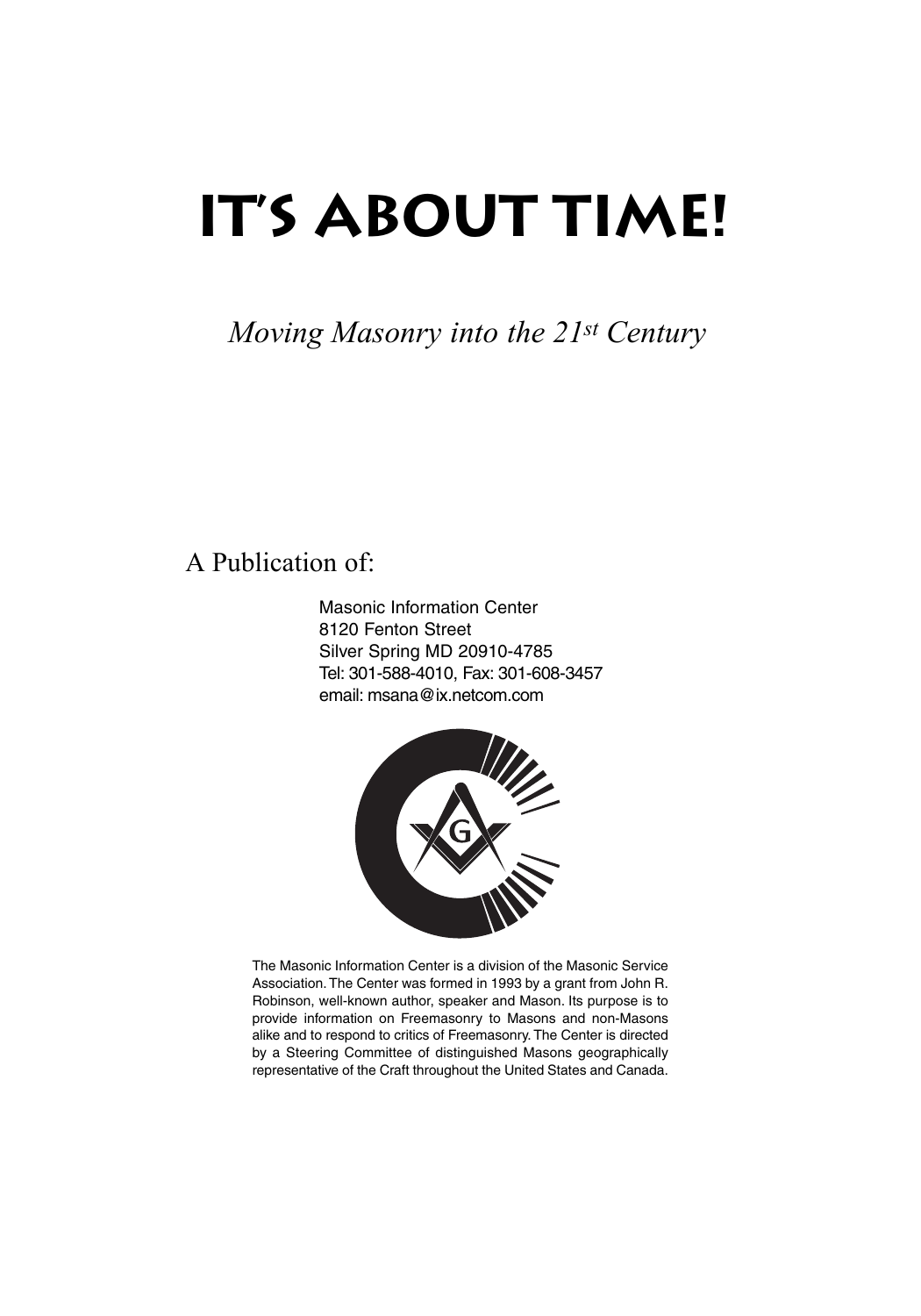1st Printing Dec. 2005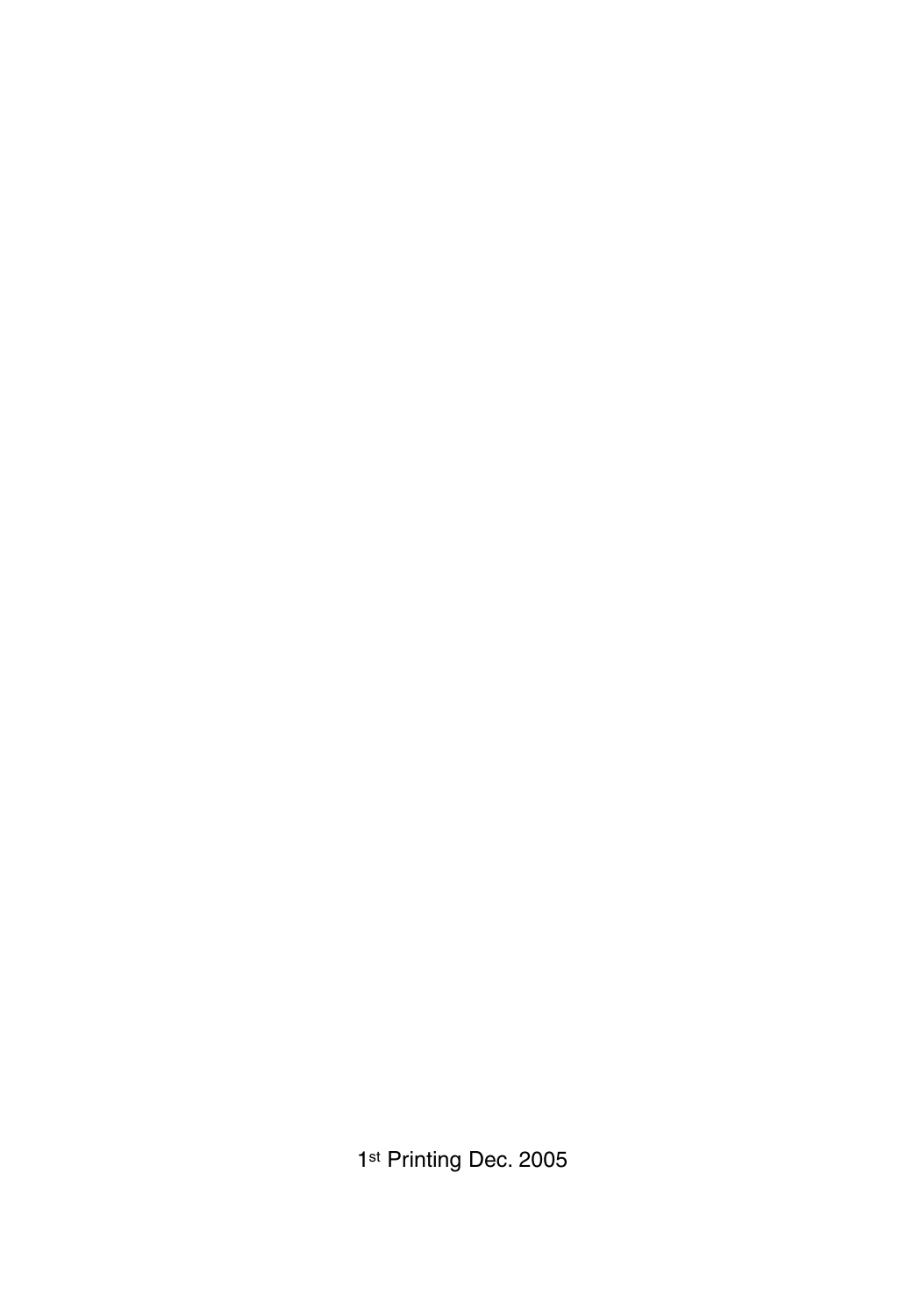*It's About Time!* is the report completing a study undertaken by a special task force of the Masonic Information Center Steering Committee. This report marks the beginning of a Masonic Public Awareness Program started at the request of the 2004 Conference of Grand Masters in North America.

The Task Force members who prepared this report are:

| *John Boettjer          | Editor     | The Scottish Rite Journal          |
|-------------------------|------------|------------------------------------|
| Carolyn Bain            | Consultant | Bain Pugh & Associates, Inc.       |
| <b>Richard Curtis</b>   | Editor     | The Northern Light                 |
| William Feingold        | Consultant | <b>Public Relations Specialist</b> |
| <b>Richard Fletcher</b> | Exec Sec   | <b>Masonic Service Association</b> |
| James Tresner           | Editor     | The Oklahoma Mason                 |

\*John Boettjer worked with the Task Force until his retirement in April, 2005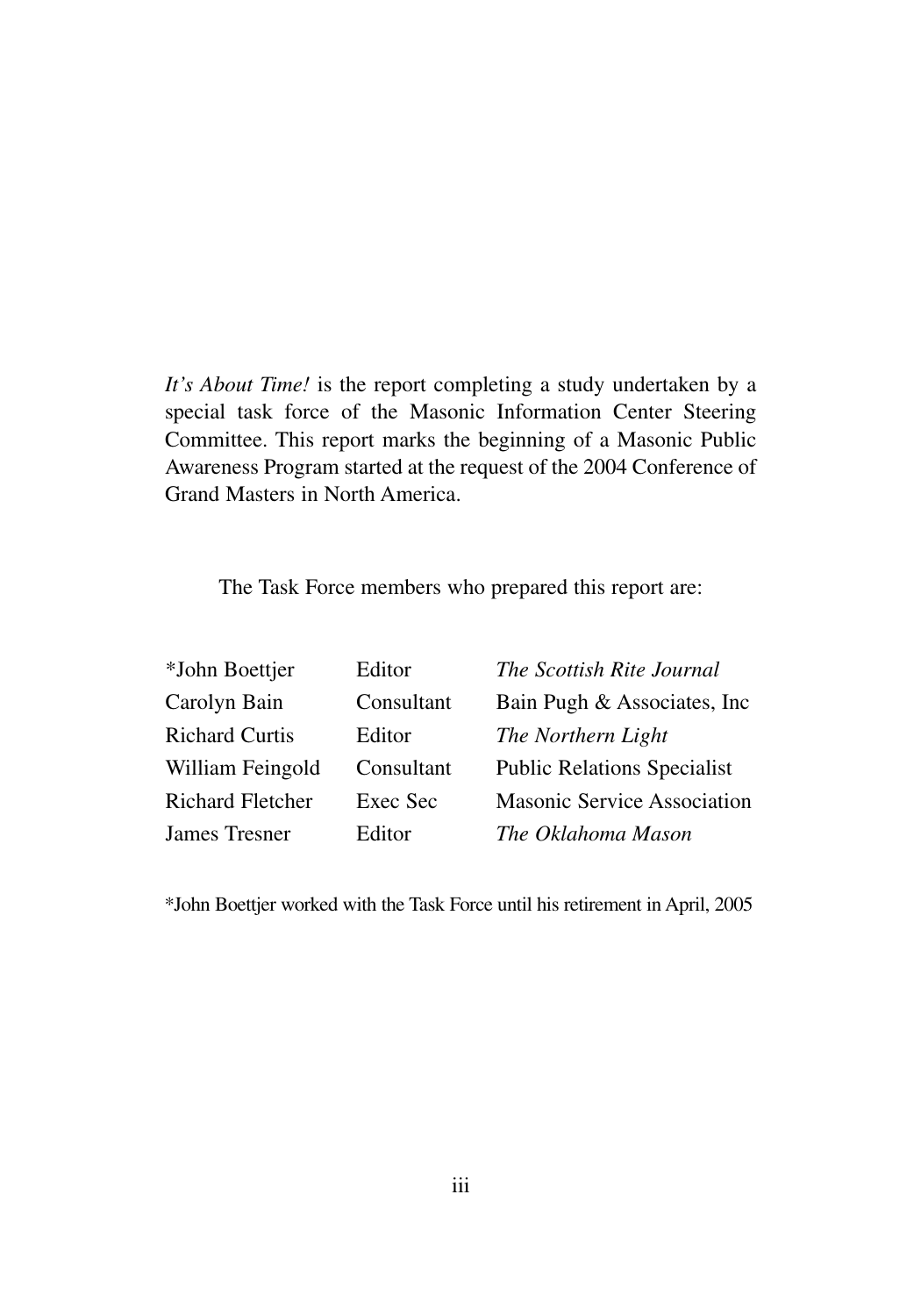# **MASONIC INFORMATION CENTER STEERING COMMITTEE MEMBERS**

John Boettjer George B. Braatz Robert E. Conley Joseph R. Conway Richard H. Curtis Robert E. Davies Robert G. Davis Richard E. Fletcher David C. Goodnow Thomas W. Jackson Jack H. Jones Gary Leazer Stewart W. Miner S. Brent Morris George D. Seghers Terry Tilton

James Tresner

# **SPECIAL MEMBER**

Bernice Robinson

# **CONSULTANTS**

Carolyn Bain

William Feingold William Borman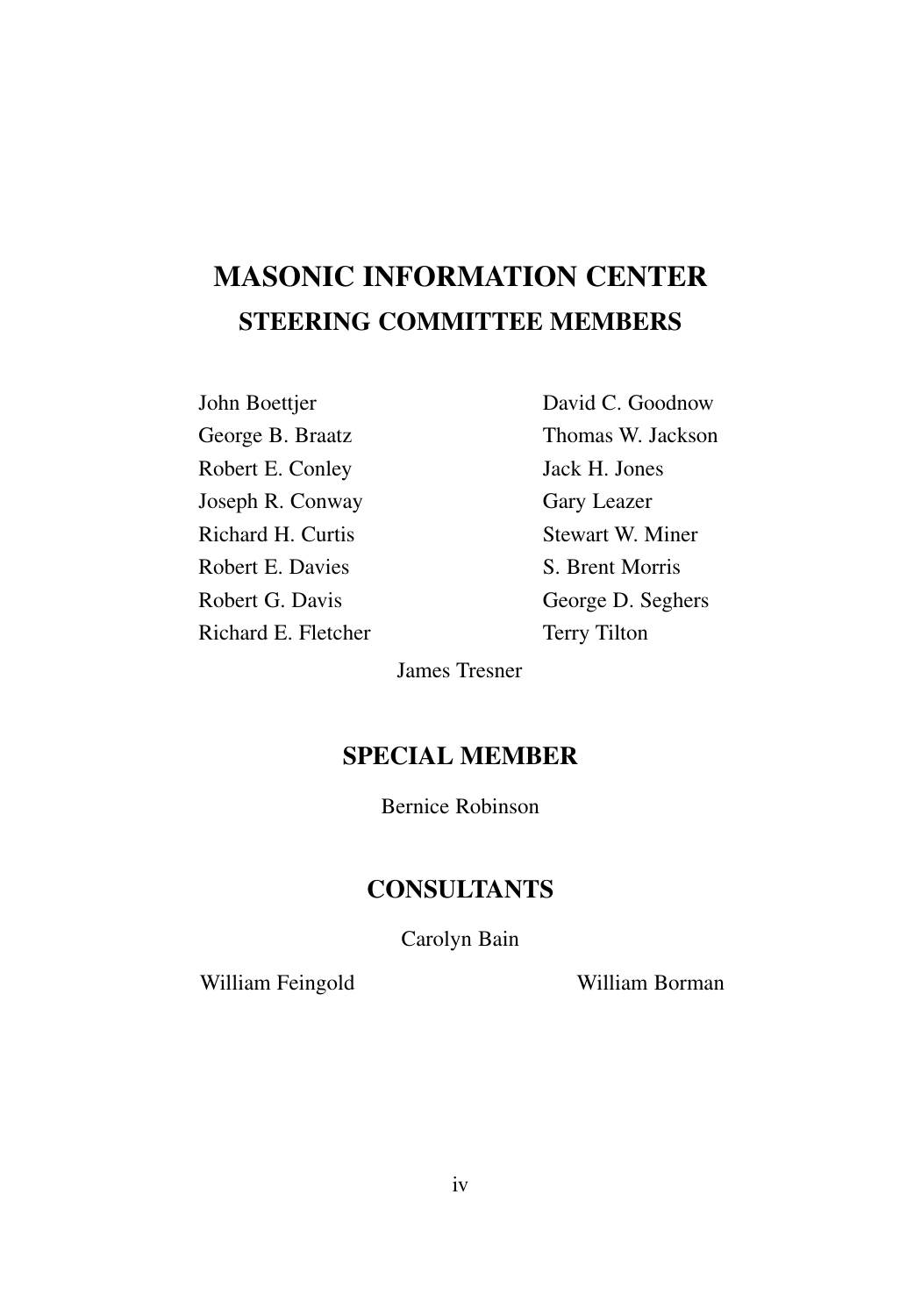# **WHY A STUDY? – WHY A REPORT?**

The 2004 report from the Masonic Information Center (MIC) to the Conference of Grand Masters focused on the need for Masonic Public Awareness. The collective body of Grand Masters gave overwhelming approval to the MIC to move forward. No resources beyond those of the MIC were committed nor were any asked for at the time.

We accepted the challenge and established a highly qualified task force from the Steering Committee of the Masonic Information Center. Our group continues to meet on a regular basis.

The Task Force realized that past attempts at public awareness and promotional campaigns had produced disappointing results. If past campaigns with supporting budgets did little to solve the problem, how would our approach be different? Our group resisted the temptation to jump into the "fun" of a creative project, brainstorming activities and designing catchy slogans. We accepted the fact that a traditional PR campaign works only if you know what you want to communicate. The task for our group was to tackle the question of Masonic public identity.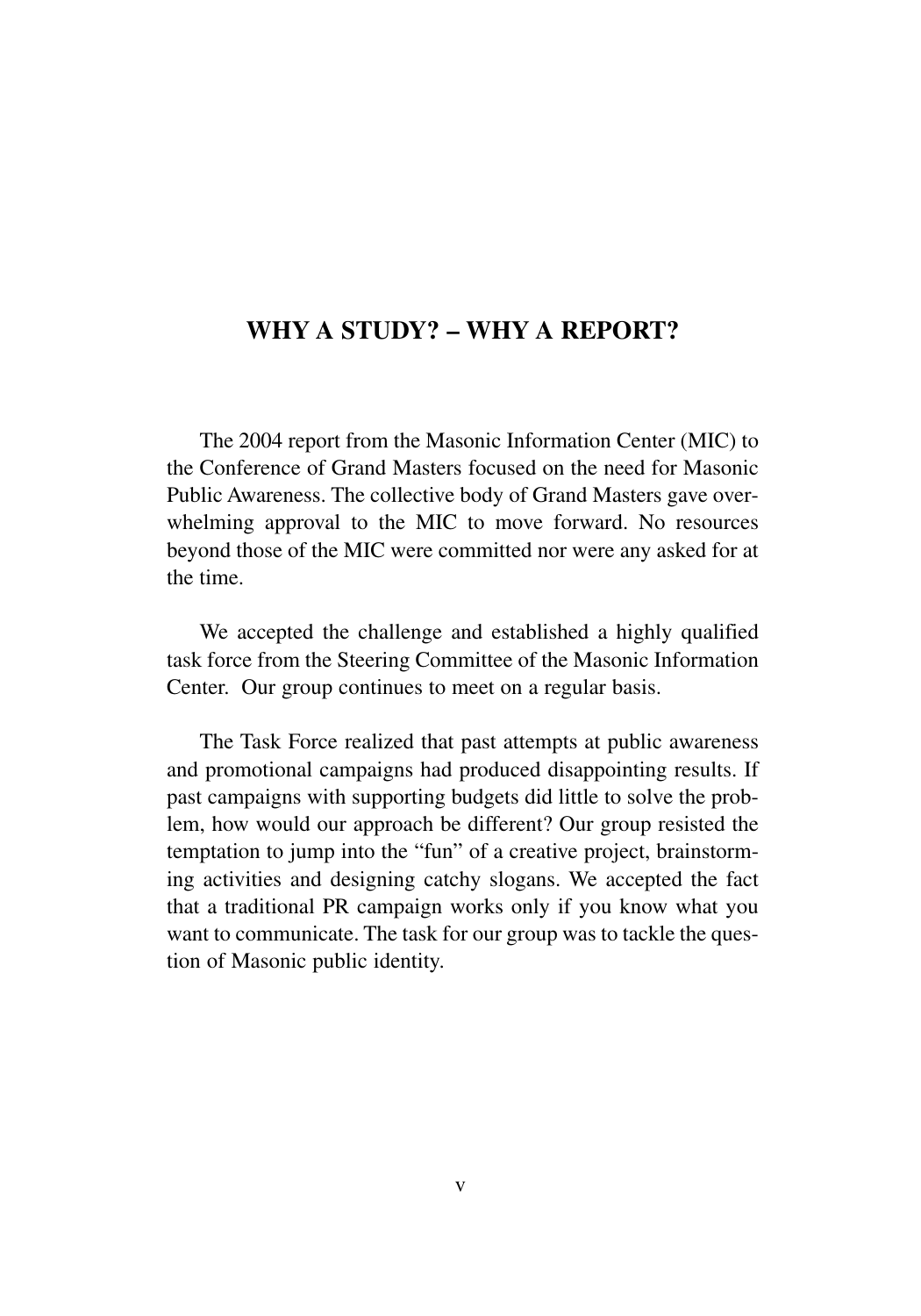# **IT'S ABOUT TIME!**

## *Moving Masonry into the 21st Century*

# **Foreword**

*"When Memories exceed dreams, the end is near." — Michael Hammer*

## **Examining the need for Masonic public awareness**

It is no secret that participation in the Masonic fraternity has been dropping for at least 50 years. Evidence of our decline is the fact that our membership totals are at their lowest levels in more than 80 years. Hoping to stop the attrition, Masonic leaders have tried numerous initiatives: one-day classes, shortened proficiencies, and a lowered minimum age at which one can petition for membership. Grand Lodges have hired public relations firms and have paid for promotions in numerous media outlets, including newspapers, magazines, billboards, radio, and television. Each initiative, while hinting at success, has failed to arrest our declining numbers and has fallen short of rejuvenating our fraternal spirit.

For instance, one-day classes attracted many new members, but they did little to halt the ever-increasing numbers of demits and NPD's. We realized that getting new members was only a part of the challenge. Clearly, Masons were not satisfactorily addressing ways of keeping our members involved and enthusiastic about Masonry. The time had come for us to take full responsibility for our sad state of affairs and begin to move forward, embracing the fact that we have a lot of work to do.

The work began in 2004 when the Conference of Grand Masters asked the Masonic Information Center (MIC) to look into the possibility of creating a National Masonic Public Awareness Program. We accepted the challenge. By accepting that challenge, we assumed a greater responsibility: to test the integrity of what we wanted to communicate to the public about Freemasonry. We had to ask the tough question of ourselves: *Who are we as a fraternal organization within the context of the 21st century?*

There was little argument among our group that Masons were not the first organization wanting to improve their public image, and we knew that we could no longer gloss over our situation's complexity. In his book *The World is Flat,* Thomas Friedman quotes business organization consultant Michael Hammer:

*One thing that tells me a company is in trouble is when they tell me how good they were in the past. Same with countries. You don't want to forget your identity. I am glad you were great in the 14th century, but that was then and this is now. When memories exceed dreams, the end is near.*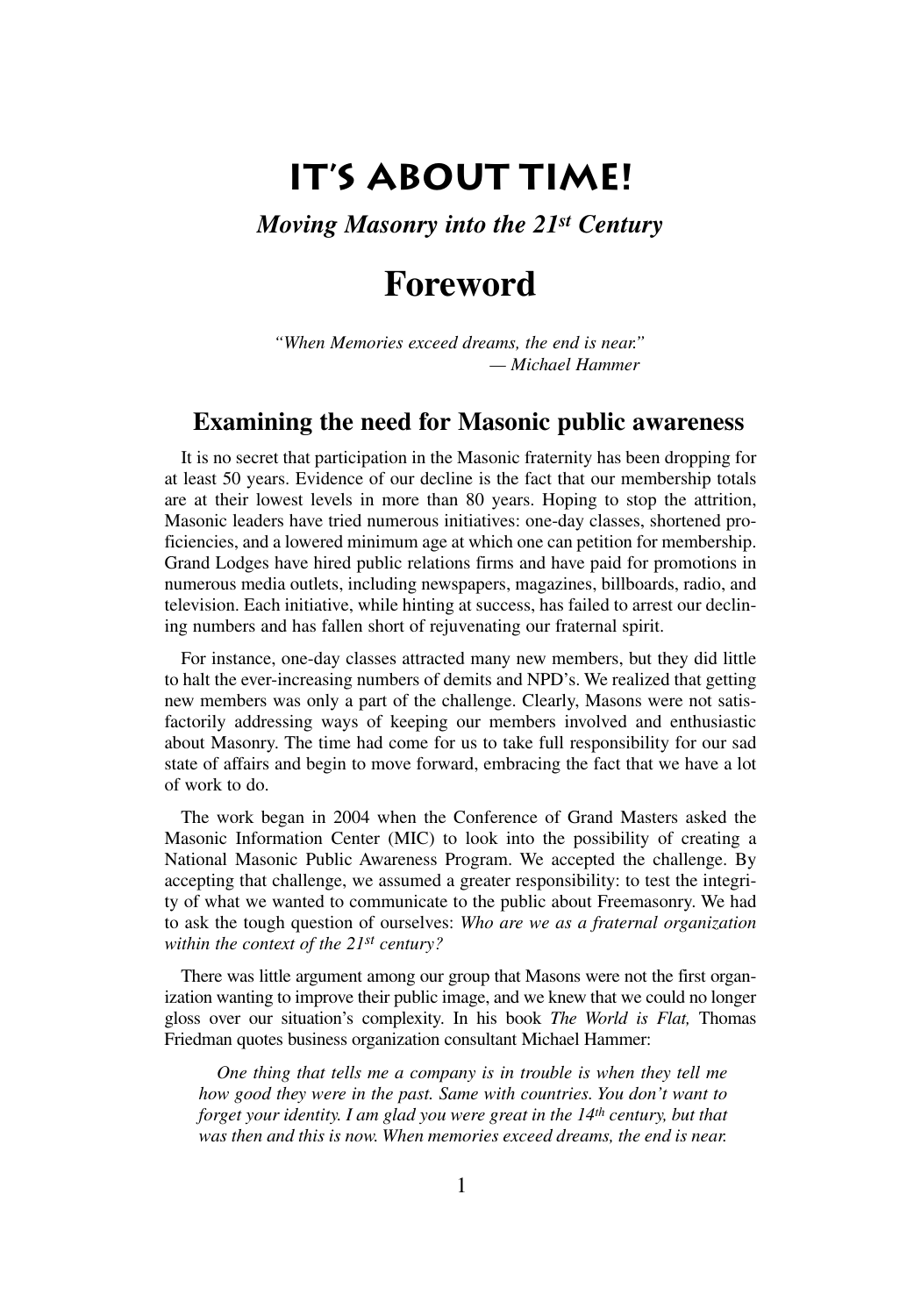Our Masonic memories are to be treasured, but our Masonic dreams have faltered. Simply put, we have forgotten our Masonic identity so that our memories truly do exceed our dreams. *It is about time* we brought our actions in line with our aspirations.

Thus began our study. Over a year later, we offer this report as a fraternal call to action. It is neither a step-by-step plan nor a scholarly document. It is our way of communicating to our fraternity the need to focus on making Masonry relevant to our changing communities and our 21st century lives. The style of the report is conversational and easy-to-read, representing the deliberations, fact-finding, and talking points of the Task Force. We ask you, as fellow Masons, to heed the call and to take the initiative to participate in building our own destiny, brother by brother, lodge by lodge.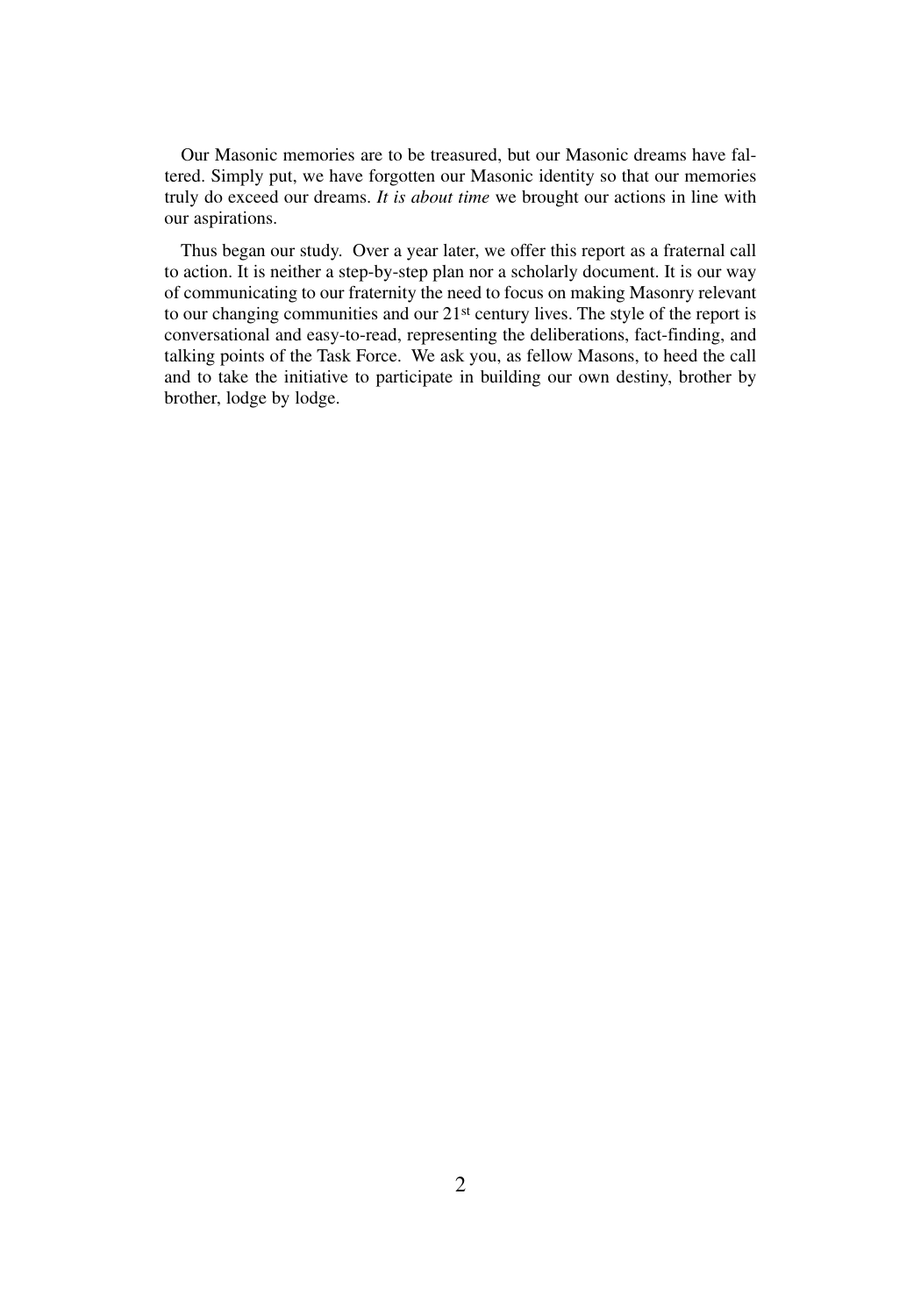# **Part I – Introduction**

*"Change is the one constant and Freemasons have done little to keep pace with change."*

*— MIC Task Force* 

*"It's about time!"* When spoken forcefully, the phrase means an action is about to be taken addressing a situation needing immediate attention. Sometimes the words are said softly, "*It's about time; I don't have any,"* thereby making "time" the excuse for doing nothing. How best to illustrate this conclusion?

Since the end of World War II, population figures in North America have soared. Masonic membership increased also until 1959. Since that time, while the general population has had dramatic increases, Masonic membership has dropped.

To further illustrate this trend, the Masonic Service Association (MSA) has tracked membership figures for Masons in the United States since 1925. The numbers tell a very sad tale of the decline of one of the world's most important fraternal organizations, slowly fading away, as T.S. Elliot says, "not with a bang, but a whimper."



This chart illustrates the rise and fall of Masonic membership from the 1920s to the year 2003.

Even at our membership's lowest point in 1941, which included the Depression years (the worst depression in US history), Freemasonry still had 800,000 more members than we do today. In short, Freemasonry is at its lowest membership level in at least 80 years.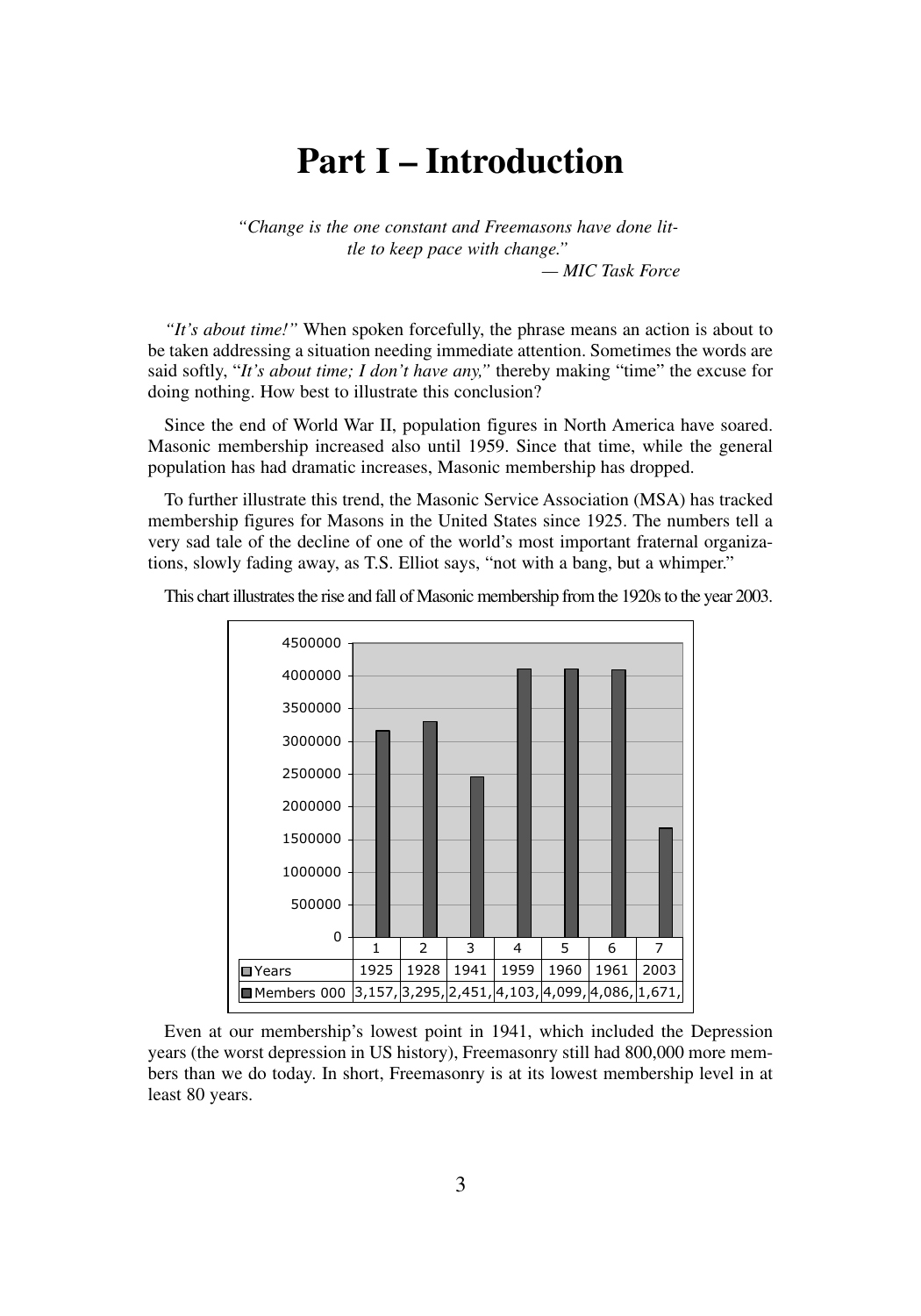### *Interpreting the numbers*

Four familiar excuses have frequently been touted as the cause of the decline.

#### **• We are in a downward cycle.**

History demonstrates that fraternal membership is always cyclical. Although national membership statistics prior to 1925 are very difficult to compile, the figures that are available clearly show cyclical ups and downs. However, our current membership total is at its lowest point in 80 years. This clearly indicates that the trend is not of a cyclical nature and must be viewed with the clear understanding that other factors are at work.

#### **• We lost the Vietnam generation.**

The Vietnam generation resisted joining traditional mainstream organizations. This was a generation turned off by anyone over 35; to this group, any organization that embraced traditional values was distrusted. However, many years have passed producing diminished membership figures. We have no choice but to conclude the problem runs far deeper than one generation.

#### **• We are all so busy.**

Busy lifestyles complicate time commitments. No question about it. Where one spouse used to be the major source of the family's income, now both spouses work. When they come home in the evening, they want time together rather than separate functions to attend, if indeed there is a desire to participate at all. This clearly means that any organization wishing to attract members must offer something of great interest to even be considered worthwhile.

#### **• People no longer join the way they used to.**

Joining is no longer fashionable. Clearly true. In his book *Bowling Alone,* Robert Putnam conclusively shows that people simply do not join organizations as they did in the past. Since the World War II generation, volunteering (which is what we do when we join an organization) has become almost nonexistent. Every fraternal organization, many religious denominations, service clubs, and community organizations such as the PTA/PTO have all suffered membership declines.

While these are valid reasons (yes, they did contribute to a decline in membership), we have failed to accept the fact that the world is a different place than it was in the 1940s and 1950s. If you live in a metropolitan area, your 15-minute commute time to work is now 50 minutes—if you are lucky. We spend more time going to and from work than ever before. Current lifestyles often require two spouse incomes. Family time is squeezed into the evenings and very often the children have their own activities. The technology explosion has provided a source for entertainment/activity that competes with any organization requiring a time commitment. In short, change is the one constant. What have Freemasons done to keep pace with change? Very little!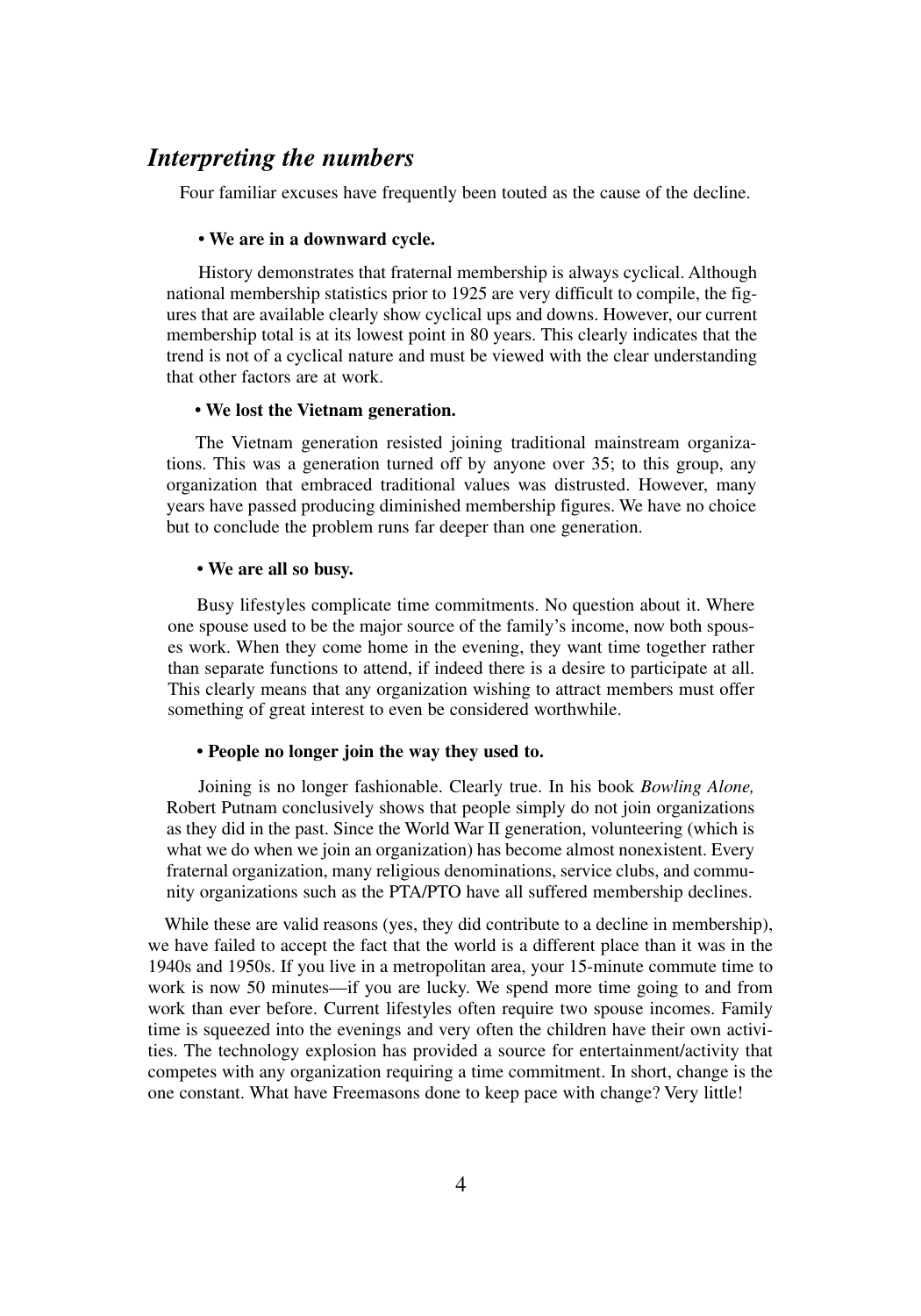Isn't it about time to be realistic about our membership statistics? Population figures in North America for the last 50 years have soared. At the same time membership figures for the Masonic population have dropped. This can only mean that Masons have simply not kept pace with our changing lifestyles. For example, communications technology has exploded—cell phone vs. landline; PC vs. typewriter; e-mail vs. regular mail. While these kinds of changes surround everyone living in a modern world, Freemasons still grouse about any increase in dues or per capita. It is time to readjust our thinking and come to realize that both time and money are necessary factors in creating a quality organization.

## *Resisting and denying change*

With few exceptions over the last several decades, we have been content to listen to excuses, avoiding examination of the complicated set of changes that has weakened Masonry's relevance to our contemporary lives. Even today, we want to think of "loss of membership" as our major problem. This report argues that membership loss is *not* the major problem. In fact, our study asks that we shift our thinking to consider our loss of membership as merely a *symptom* of the problem.

Based upon its study, the Task Force proposes that our core problem is twofold:

1. *Loss of Masonic identity 2. Lack of energy invested in Masonry*

This means our fraternity has suffered a loss of Masonic identity as an observable way of life, and our lack of energy invested in Masonry no longer makes the fraternity relevant to our busy contemporary lifestyles.

## *Seeking a lost identity*

As Masons we have taken our fraternity's identity for granted, and we have allowed the general public to forget how important we are to the fabric of society. We forgot that what we DO for each other, our lodges, and ourselves enriches the quality of life for our families and communities. Only recently has Masonry found a new place in popular culture with the introduction of Dan Brown's book, *The DaVinci Code,* and the movie, *National Treasure.* Now we see our public identity positioned in the context of historical fiction. We owe the public more than fiction; we owe them facts, and we owe them our best performance every day.

Members ask the familiar questions such as:

- *Can't we just purchase the solution to our image and membership decline?*
- *Can't we just fix lethargy with a new PR campaign, developed and implemented by outside PR agencies?*

It would be convenient if traditional approaches alone would change the status of Freemasonry in the minds of the general public. However, it would be like trying to convince the public that Pepsi without "fizzy" is just as satisfying. We know that it might be a fine drink, but the truth is—it just wouldn't be Pepsi.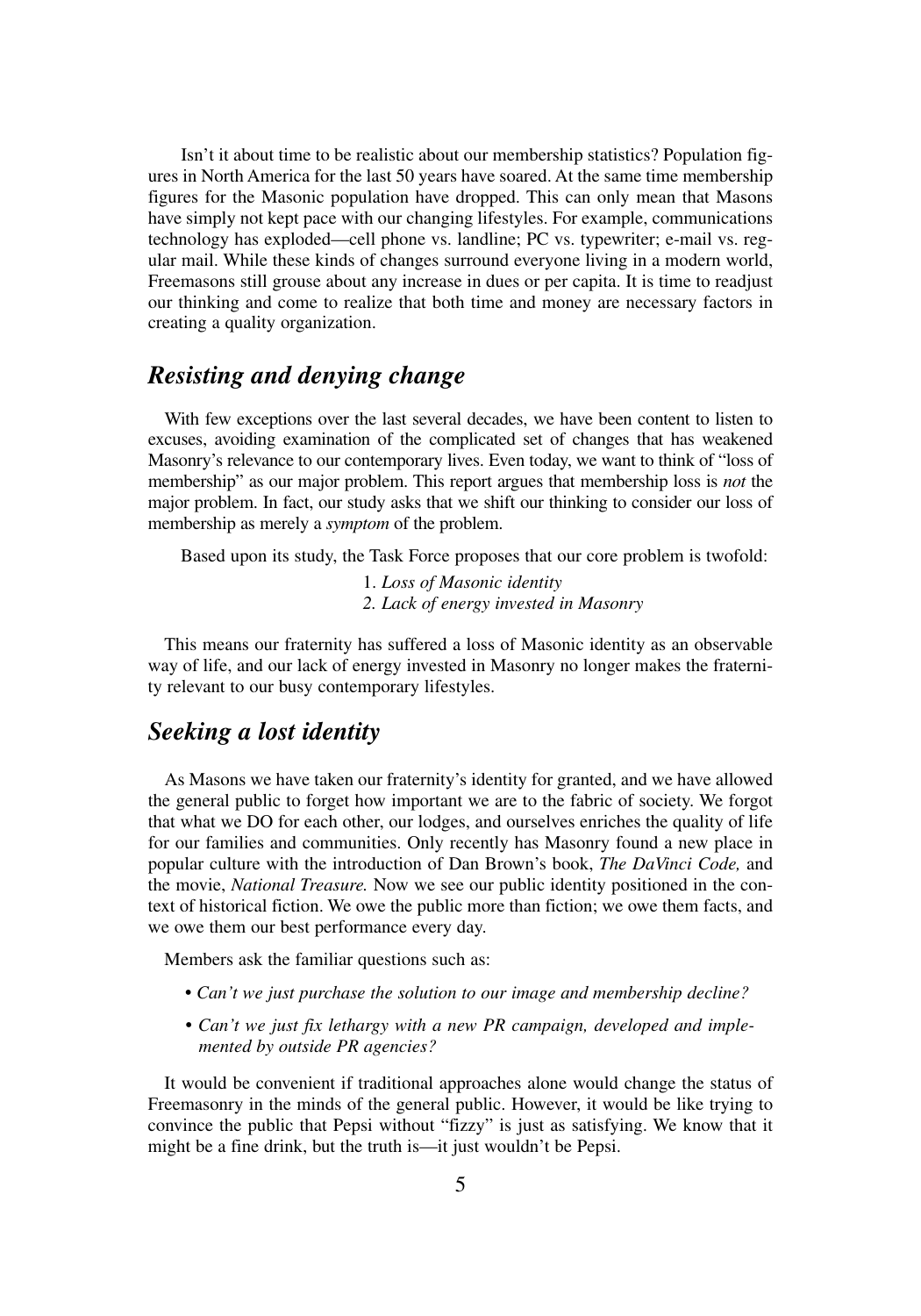## *Claiming our Masonic identity*

*The Masonic Information Center proposes that Masons must first take ownership of an identity that distinguishes Masonry from other men's organizations.* That is a complex but exciting challenge. It is time to face it; Freemasonry is not an off-the-shelf product whose value can be assessed only in quantifiable terms. One Task Force member reminded the group that Masons are not marketing soap or ketchup. Masonry is a process of lifelong learning and discovery that delivers a way of living a principled life, observable in the simplest behaviors, whether at lodge, at home, or in the workplace.

The task facing Masonry is to define our Masonic identity in a rapidly changing world. The public wants to know:

#### *• Who are the Masons?*

#### *• How do we know them in our lives today?*

When we can answer these questions, then we can move forward with traditional programs for public relations, marketing communications, membership, and more.

*It is about time* that we did something *as* a fraternity *for* our fraternity—brother by brother, lodge by lodge.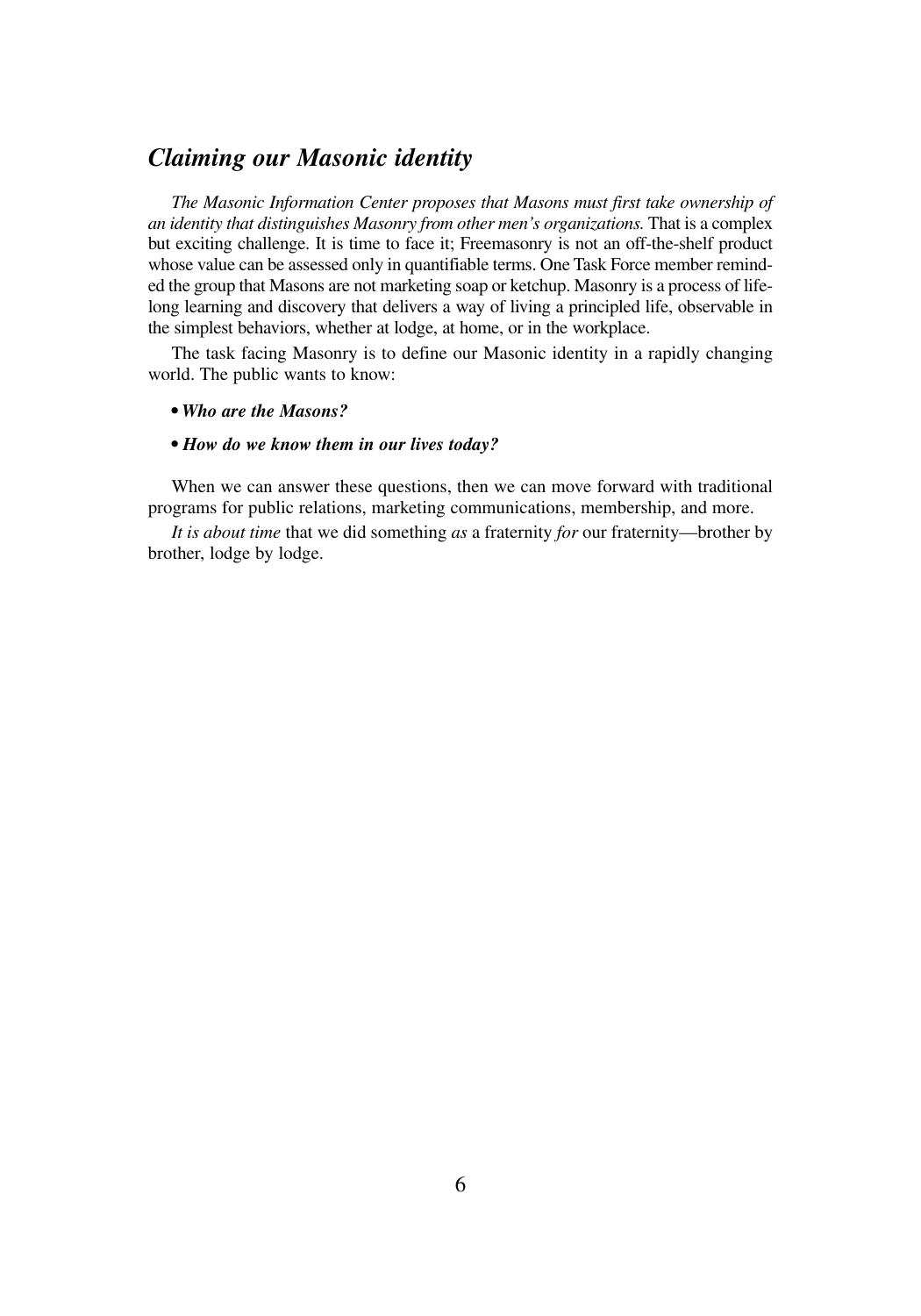# **Part II – Facing the Facts and Accepting the Challenge**

*"Freemasonry evolved from 18th century European enlightened thinking. Today, Masonry is shaped by the 19th century concept of social benevolence and the 20th century emphasis on ritual as the completion of a Mason's education about the fraternity."*

*— MIC Task Force* 

In order to evaluate present-day Freemasonry, we had to assess the Fraternity's strengths and weaknesses. The Task Force proceeded methodically to question Masonry's past, present and future. We asked a series of penetrating questions, listed our findings, and then completed each section with a summary formed by observations and conclusions. In order to properly determine a course of action for a Masonic Public Awareness Program, we believe it imperative that we understand, as a fraternity, where we have been, where we are today, and what happened in the intervening years.

Forthright answers to the questions we posed did not come easily and required an enormous amount of soul searching and critical evaluation.

Much of the data used in this report came from United States sources because those were the ones most readily available and accessible to our Task Force. We have pointed out where data was specifically from a United States source, but we have reason to believe that data from Canada would be almost identical.

For instance, there were no Canadian membership statistics available to us unless we laboriously went through, year by year, the figures from each Grand Lodge to determine if the same trends occurred as in the United States. Because we have had many discussions with Canadian Masons, there is no doubt in the minds of the Task Force that the data trends are the same.

So this report needs to be considered in the context of North America, including the United States and Canada, even though, on occasion, we list a United States source.

# *Exploring the patterns of Masonry*

The deliberations of the Task Force were lengthy and lively. Below are the questions that guided the discussions and the summaries of our findings.

#### **1. What has Freemasonry done in the past?**

For a fraternity that is centuries old, this question is extremely significant. It asks how Freemasonry developed and what Masonic affiliation meant to Masons of an earlier time. The Freemasons of the 1700s set a very high standard. In the late 1700s, Freemasons helped build two new nations founded on Masonic principles. Patriots chose to help create the United States; Loyalists chose to help strengthen Canada. Both groups had many Masons in their midst. For detailed information, we turned to the historians on our Task Force who led a review of our Masonic past. The key points and summaries are listed below.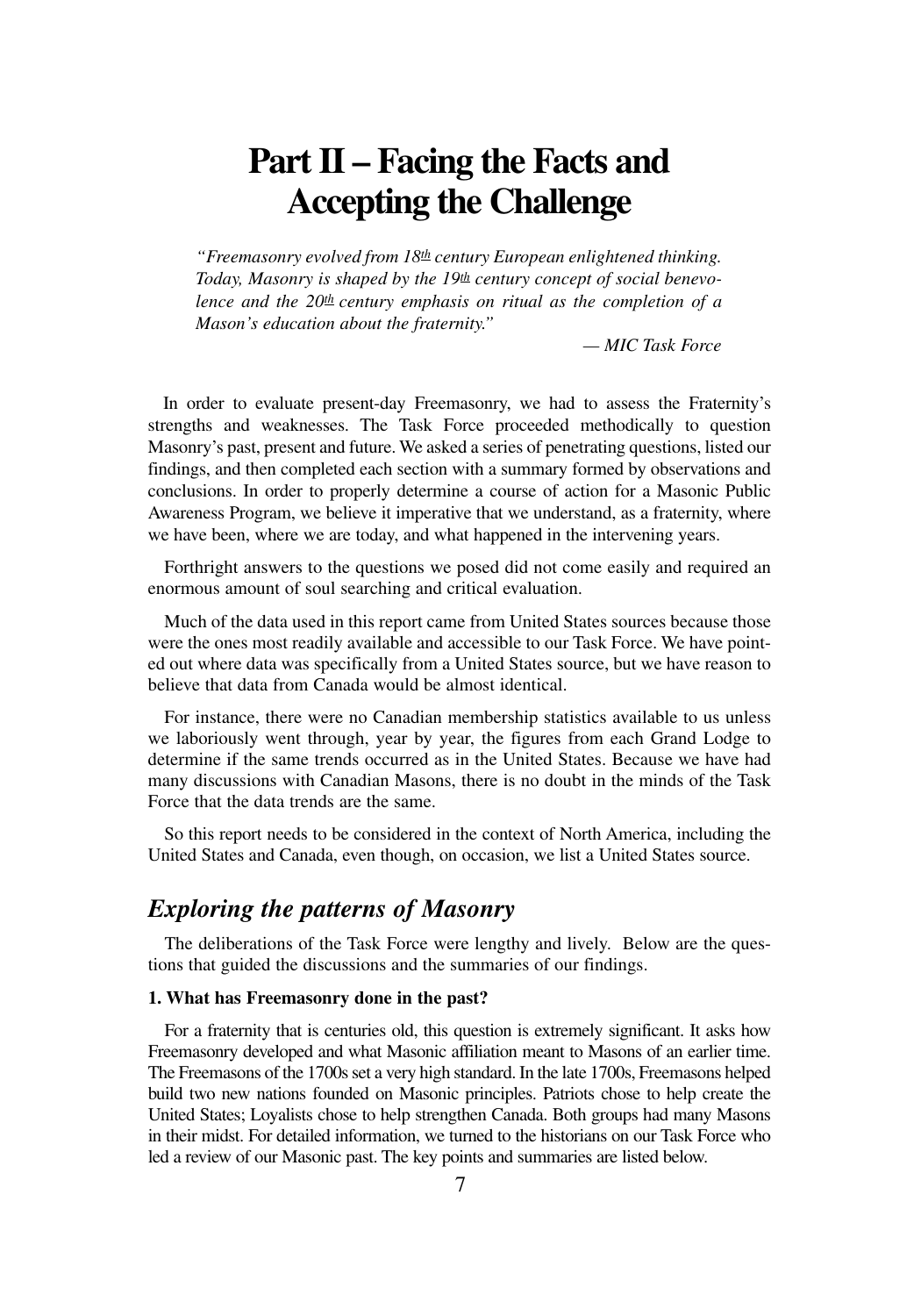*In the past, Freemasonry accomplished the following:*

- Provided camaraderie
- Created elite status
- Served as a stepping stone to military, arts, business and social contacts
- Attracted leaders to its membership

*Guilds of Masons (early labor unions) probably originated in Scotland in the 1600s. Early Masons concentrated on the following tasks:*

- Protecting workers' interests
- Helping Masonic families
- Operating lodges
- Opening lodges to non-stonemasons
- Formally ritualizing the method of creating new members

*In colonial America, Freemasonry provided leadership during the American Revolution and throughout the nation's history. It also provided a moral philosophy relevant to the individual and to communities. In early America, Freemasonry:*

- Promoted a philanthropic focus supporting fraternal kinship.
- Inspired authors to create a body of popular literature, offering satiric views, i.e. Benjamin Franklin and Mark Twain.
- Stimulated thought consistent with Masonic values. Lodges became sites of Revolutionary debating, responding to contemporary thought.

*We looked for historical trends that reshaped our Masonic identity. We found several pivotal events:*

- Freemasonry evolved from 18<sup>th</sup> century European enlightened thinking.
- In the late 1800s, Victorian values influenced Masonic priorities both in Europe and North America by placing emphasis on heightening social awareness and stressing social idealism.
- Twentieth-century Freemasonry sustained Victorian idealism and reinforced philanthropic emphasis of fraternity.
- During World War II, President Truman said that men should join the Masonic fraternity before going to war, which reinforced a rise in Masonic membership.
- Masonic tradition became locked in ritual as an end, not as a process.
- Today Masonry is shaped by the 19<sup>th</sup> century concept of social benevolence and the 20<sup>th</sup> century emphasis on ritual as the completion of a Mason's education about the fraternity.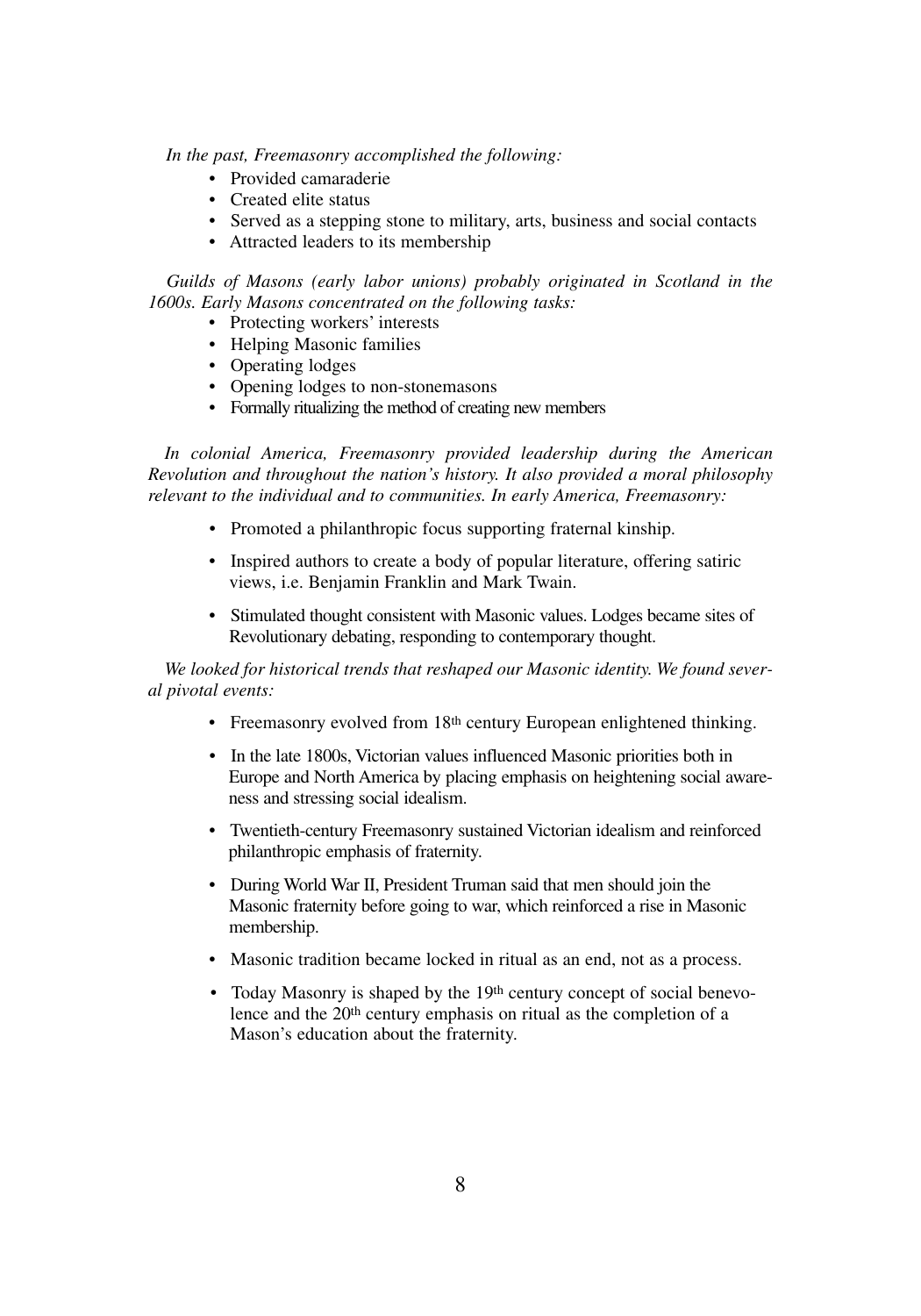*Summary:* **Throughout history both European and North American Masonic values consistently influenced people's daily lives by encouraging the right to question existing dogma and by upholding our right to express one's own thoughts and ideas. These values promote toleration of all religious and philosophical views. The fraternity has been a constructive, stabilizing, and enlightening force throughout history.**

#### **2. What is currently happening within Freemasonry?**

Obviously, this question has no right or wrong answers because—like public opinion—it asks for personal perceptions and observations. The Task Force members agreed that there were and are tensions inherent in our organization today, including but not limited to the following perceptions:

- There is a slight movement toward wanting to educate the public about the fraternity.
- There is recognition that traditional communications tools have failed to heighten public awareness.
- The inclusion of family members at Masonic events has produced mixed results.
- Masonry is no longer identified as an elite organization.
- There are disagreements regarding priorities of financial commitments to Masonic buildings and charitable obligations versus starting new programs.
- Current Masons do not understand the true meaning of our fraternity.
- A reliance on historic heroes inhibits Masons from achieving contemporary significance.

#### **3. How does the public perceive Freemasonry today?**

In today's world of high-speed communications, the public's perception is often based on insufficient information. Research suggests that today more people are impressed by what they see and hear than by what they read. We believe that the public's perception and opinion of Freemasonry can be summarized briefly in the following ways:

- 1. *Confused*. Are the Masons a fraternity, a religious organization or an alternative religion?
- 2. *Mistaken*. Only grandfathers could be in such an old-fashioned organization as Freemasonry.
- 3. *Oblivious*. People are not even aware Masonry still exists.

*Summary***: Masons are not visible in the daily life of their communities. Their identity is frequently misunderstood and misrepresented in the press and by religious critics. There is little reserve of positive memories of Masonic activity remaining in our communities. Within eye and ear range of the public, Masons have failed to perform what they profess; consequently, they have lost their significance within the context of community.**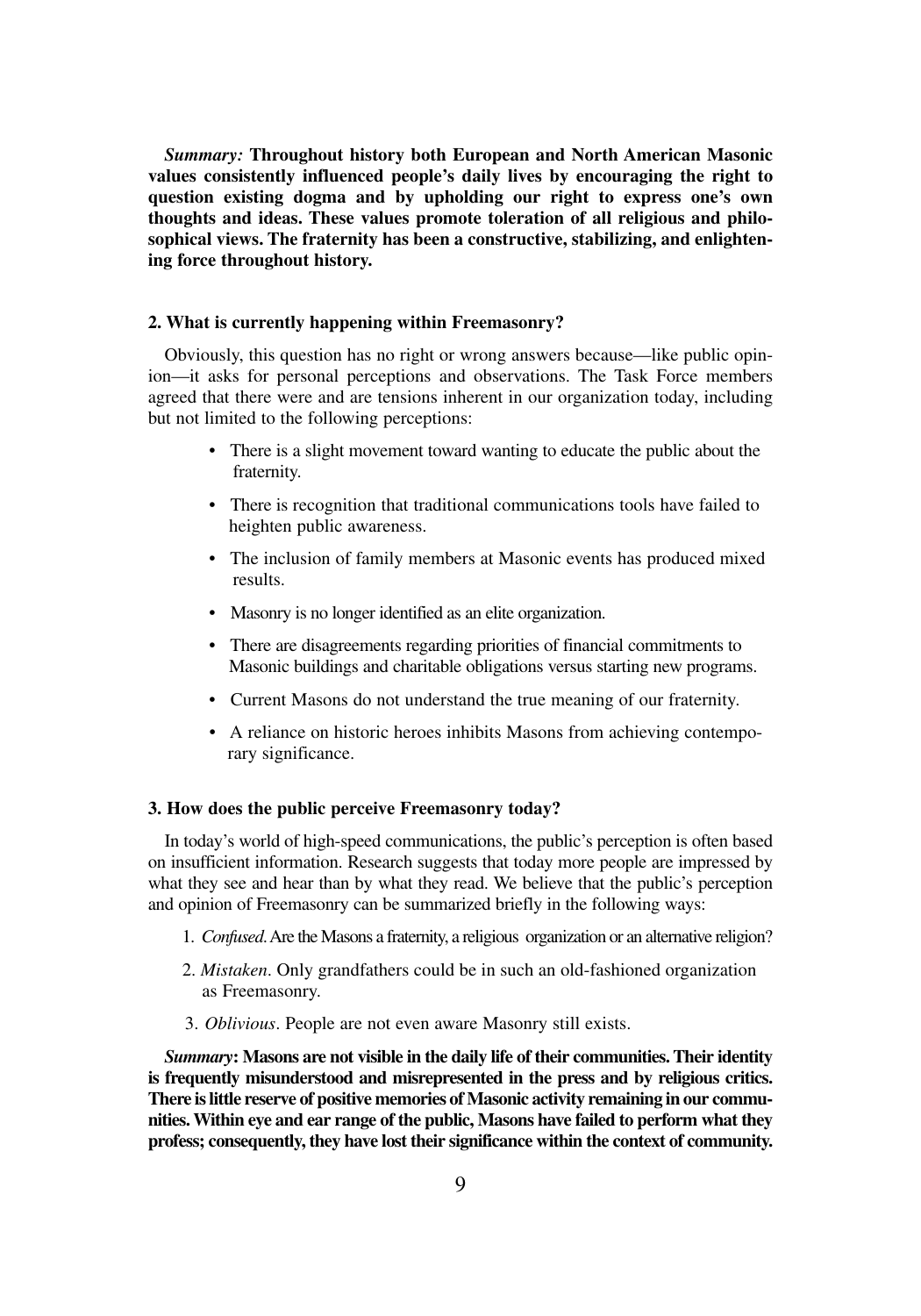#### **4. What is the desired image of Freemasonry?**

From our difficult discussions of the current environment in which Freemasonry finds itself, we turned to consider Masonry's identity under ideal circumstances. The model Masonic fraternity would be one that defines itself in terms of *thought, energy,* and *action.* Under perfect circumstances, the public would know Masons according to the following observable accomplishments:

- Building community based on shared Masonic values
- Constructing a positive environment for personal growth
- Encouraging education, idea sharing, and open discussion
- Welcoming diversity across religious denominations, ethnicity and age
- Growing leadership ability
- Establishing the relevance of Masonic values to contemporary life
- Advocating concern for the well being of other Masons and their families

#### *Ideally, Masons would be defined as members of a fraternity, that fits the following descriptions:*

- Masonry is a serious men's organization, dedicated to self-improvement coupled with community involvement.
- Masonry is a provider of camaraderie, trust in each other, instant fellowship, and brotherhood.
- Masonry brings together a group of people who emphasize individual excellence.
- Masonry is a provider of an atmosphere of inclusiveness.
- Masonry *is* an organization that makes good men better.

*Summary:* **The model Masonic fraternity member would be easy to identify in the community by his actions and words. Public awareness of Masonry begins at a grassroots level. Masons must be visible in the community to demonstrate Masonic values in many aspects of their lives.**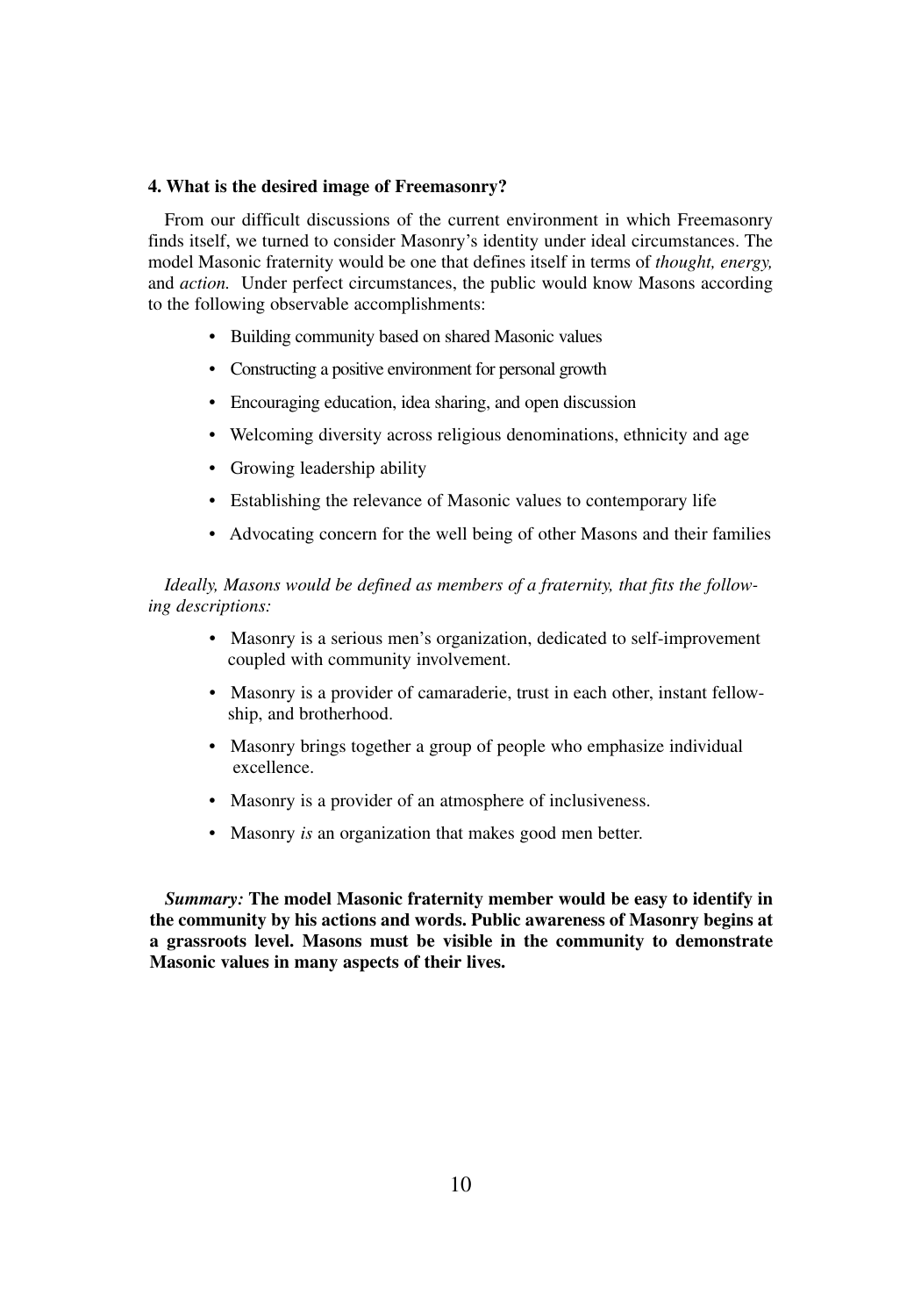#### **5. What are the benefits of Freemasonry within the context of our 21st century world?**

*Masonry offers an opportunity for a principled way of life rooted in the following Masonic values:*

- Integrity Diversity
- Inquiry Community
	- Vitality

*Summary:* **Masons are men who build community through brotherhood that is based on a principled lifestyle. A Mason's life is deeply rooted in a system of values. Masonry cannot be kept inside the individual; it is a philosophy of fraternity that must be shared in action through numerous experiences, which are lodge-based, personal, and professional.**

#### **6. Who needs to be made aware of the message of Freemasonry?**

*Freemasonry's significance to our culture is timeless and offers a major stabilizing influence within our communities. The Masonic identity needs to be understood and observed by the following:*

- The general public, specifically the individuals who seek knowledge about themselves and their humanity
- Our existing members
- Potential members who need information about the fraternity's benefits
- Members of the media community
- Religious leaders who need to understand the distinction between Masonry and religion
- Civic leaders

#### **7. Whom do we want to attract as potential members?**

*Masonry is a fraternity not limited by age, ethnicity, race or religious denomination. Masons are individuals who respect a quality of life, which is uniquely fulfilling. Among their many and diverse qualities, Masons are men who:*

- Seek fulfillment through multiple levels of experience, including body, mind, and spirit
- Enjoy brotherhood
- Desire a community enriched by participation, dialogue, and inquiry
- Are principled, disciplined, and compassionate

*Summary:* **Freemasonry wants to attract fellow journeymen who are seeking enrichment in body, mind, and spirit through participation in a brotherhood committed to good works and personal growth.**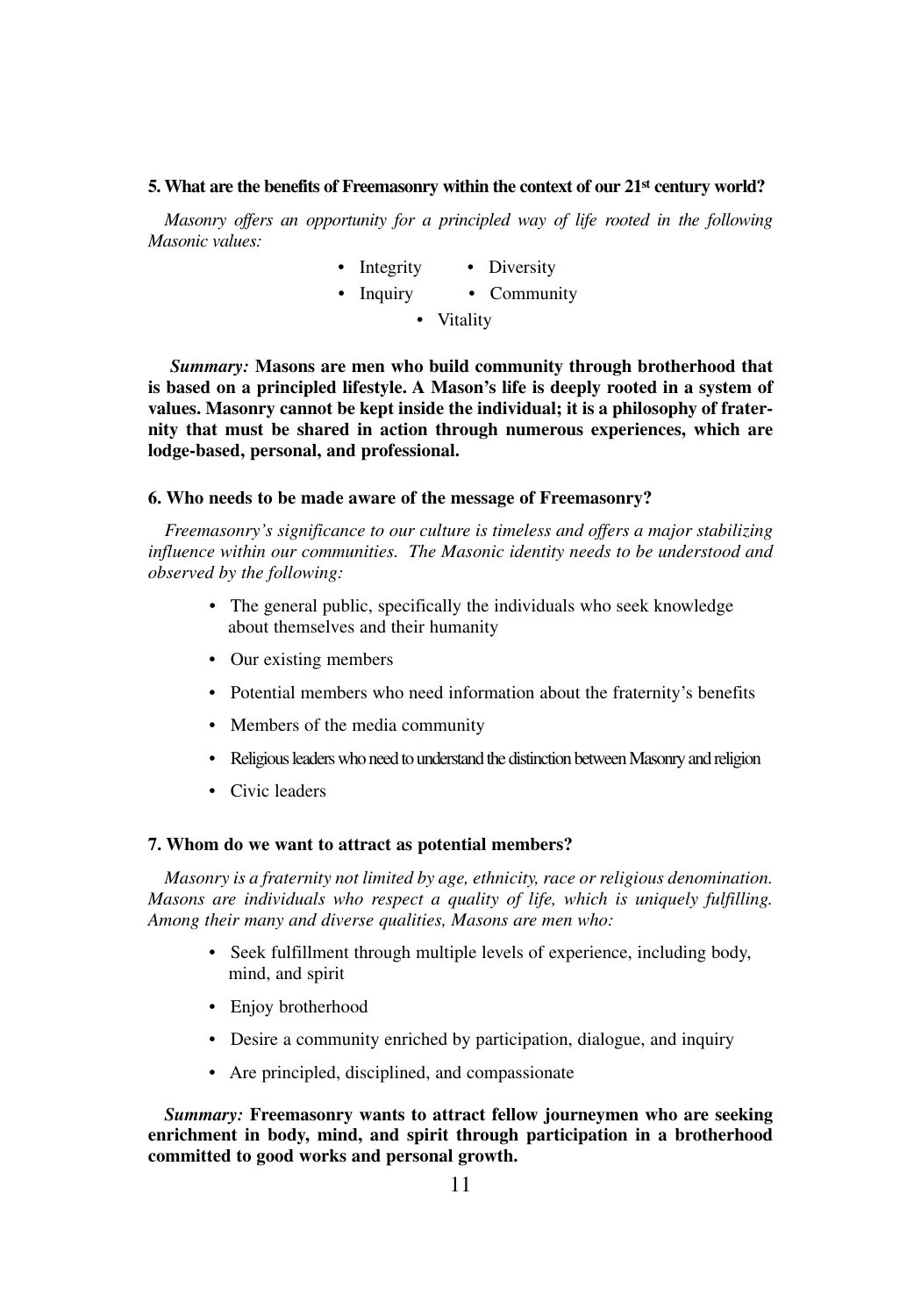#### **8. What is at the core of our fraternity's identity?**

*Masonry offers opportunity for expressing individuality, but at this critical time in our history, the Task Force strongly recommends that Masonic programs focus their efforts on constructing a fraternal identity that is true to the following themes:*

- Freemasonry must be lodge-centered, giving members opportunities to express themselves through activities that improve the experience of the lodge and benefit the life of the community.
- Freemasonry sustains its viability as a fraternal organization through its performance of Masonic rituals and values. Masonic values guide Masons both in the lodge and through everyday life. As trustees of Masonry's rich and valuable heritage, members must continually invigorate their approach to Masonic participation, making it an experience that is rewarding, enriching, and *relevant* to its members, their families and the greater community.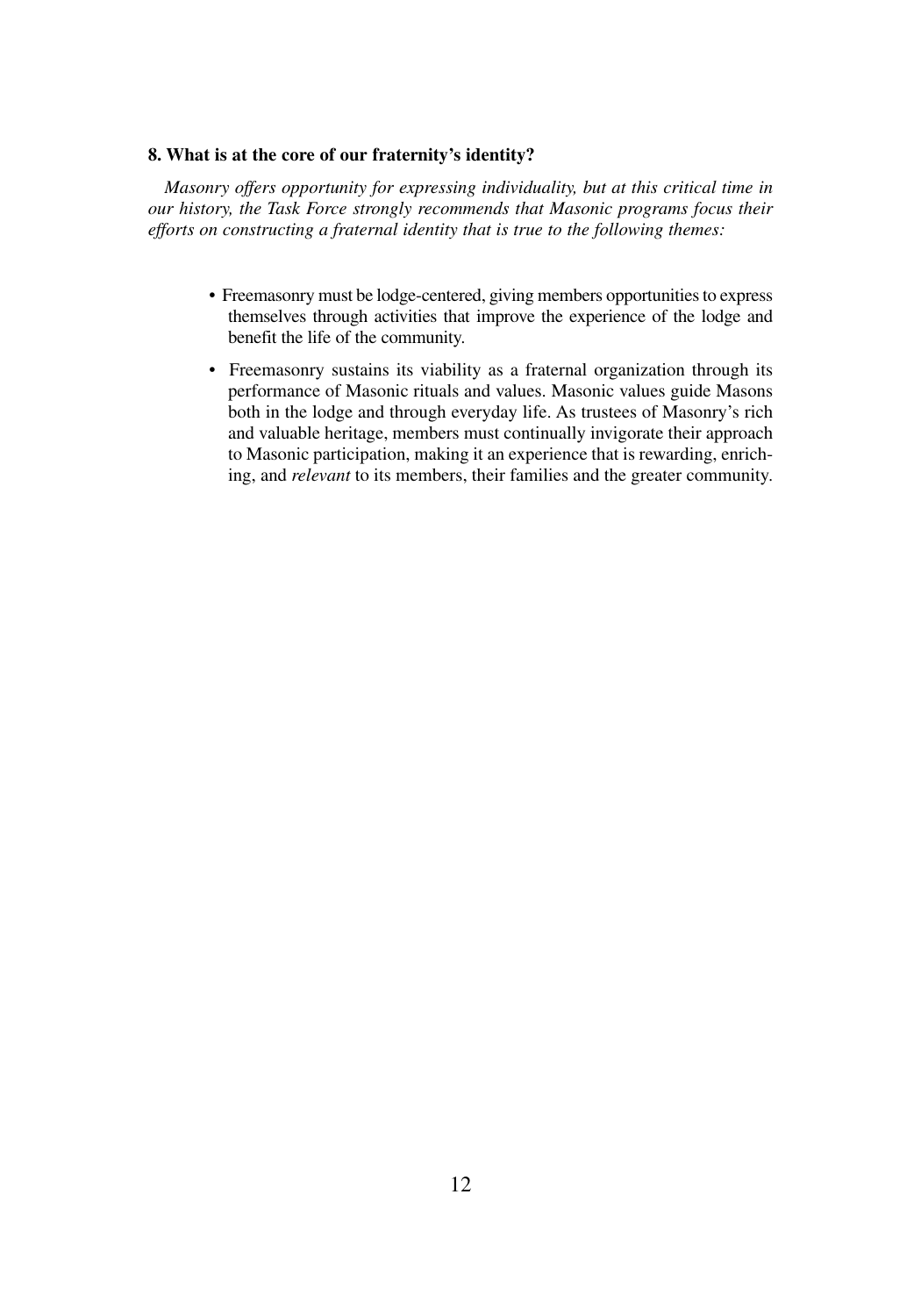# **Part III – Taking the Next Steps**

*"Our Masonic resources are great! Our resource management skills are rusty." — MIC Task Force* 

#### **1. Generating energy and transforming thought into action**

We acknowledged that our identity as Masons must include work on ourselves both as individuals and as a brotherhood. We recognized that our decline in membership over the past 50 years is merely a symptom of the loss of Masonry's relevance to our lives and our communities. We have individually and collectively allowed our lethargy to encrust the jewel of Masonry, which has been bequeathed to us to pass on to the future. Our focus on the past has blinded us to the challenges of the present. And it is the *present* that we must address both as individuals and as a fraternal organization. Our reliance on former brothers' successes has weakened our commitment to achieving our own Masonic identities.

Without excusing our recent apathy, suffice it to say that we have been wooed by the world of clever advertising into believing that symbolizing something makes it so. We have succumbed to the agenda of corporate advertising. But we can no longer delude ourselves into thinking about Masonry from the outside in. We must look squarely into the challenge of *performing* Masonry to the betterment of our fraternity and ourselves.

The Square and Compasses, the best known symbol of a Mason, cannot replace the identity of living the life of a Mason, which is itself perpetually in a state of improving ourselves in body, mind, and spirit. Masonic imagery is a valuable resource when it inspires us to take new action consistent with our personal growth and enlightened thought. We must discover our own Masonic calling, our own place in the history of Masonry, by making authentic Masonic performance our top priority.

#### **2. Breaking out of a pattern of lethargy**

Borrowing from our Masonic symbolism, we ask that Masons consider the *Rough Ashlar* that hides the natural beauty of the stone within. What values and actions have we allowed to slip out of sight? How can we find the resources to emerge from the layers of lethargy that block the natural beauty of Masonry from the general public? We must uncover the Mason within us so that we can present Masonry in fact and not in fiction.

Neither a public relations agency nor an advertising campaign will substitute for the personal journey that will establish the presence of Masonry in the public's view. Each of us has a responsibility to steward our respected fraternity into the future, calling on our own spirit rather than deferring to those of our predecessors. We must exercise the same determination that we admire and celebrate in our heritage.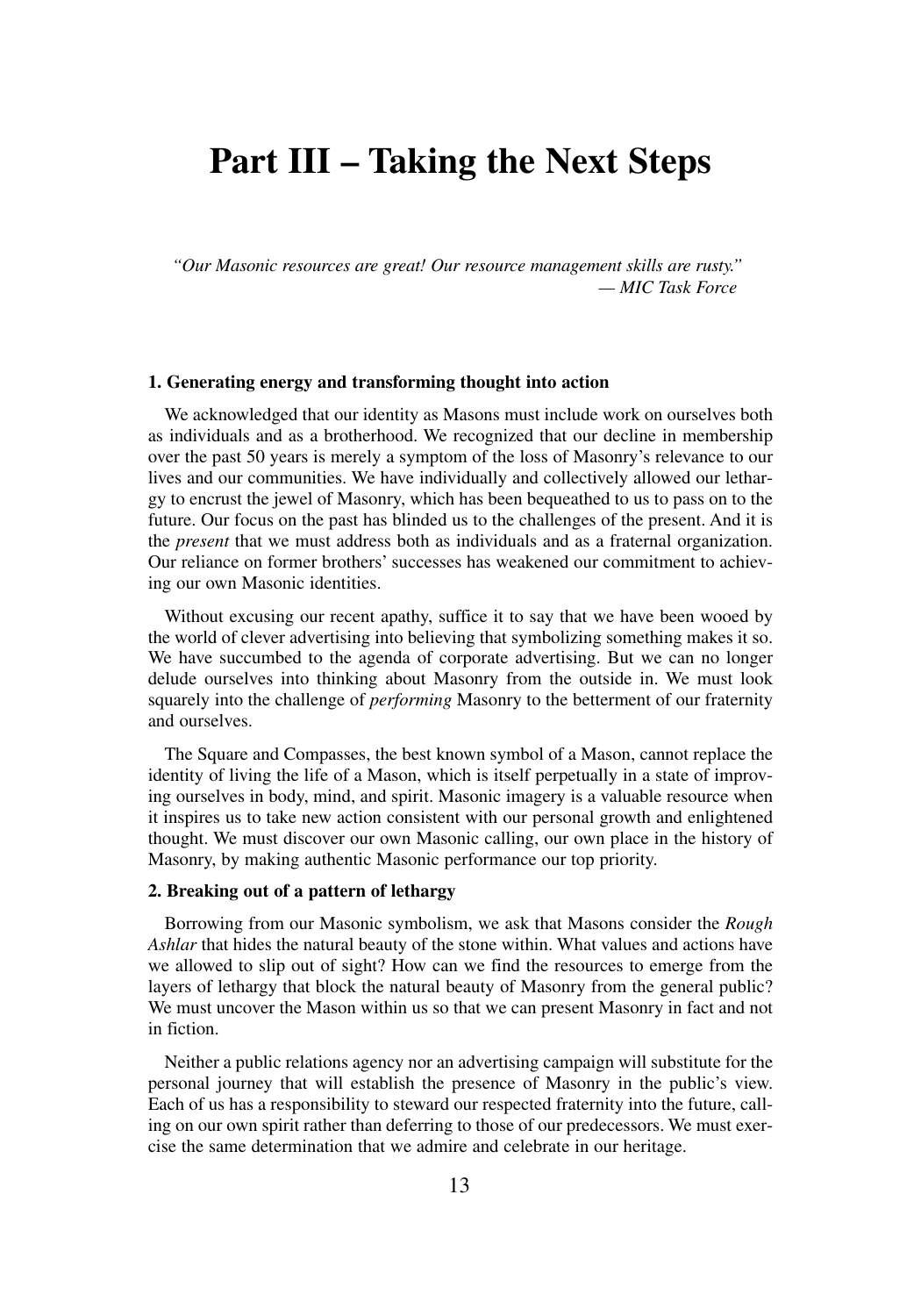#### **3. Assessing our tangible and intangible assets**

Relying on the *Rough Ashlar* as a metaphor for the Mason's journey toward enlightenment, the Task Force considered the now dormant natural resources of Masonry. From the value of the individual brothers who sit among us to the lodge-centered assets and systems that link us on a national and international level, we have a wealth of untapped Masonic resources. It is our work to uncover these resources for the immediate and long-term good health of our fraternity.

The Task Force recommends taking an inventory of individual lodge strengths in terms of tangible and intangible resources. Consider the assets that are within immediate reach of the lodge and can easily be adapted to meet new needs. These are just a few suggestions to help lodges take an inventory. They are not listed by priority.

#### *Tangible* **resources may include the following:**

- Existing physical structures
- Network of over one and one-half million Masonic members
- Extensive North American geographic coverage
- Lodge facilities with their community centrality—kitchens, libraries, collections, artifacts, exhibits, archives
- Existing programs
- Masonic clinics and hospitals
- Current Masonic publications
- Phone and e-mail networks
- Lodge-based websites
- Financial assets (even if limited)
- Contemporary books and films

#### **Also consider the following examples of** *intangible* **resources:**

- Our good name for doing good works
- Centuries of history in multiple countries
- Individual talents of each brother
- Historical and contemporary cultural associations
- Community relationships
- Family links
- Educational and arts partnerships
- A legacy of leadership
- Respected values system
- Tradition of diversity
- Rituals
- Mystery
- Symbols
- Opportunities for self-improvement
- Fellowship
- Recent positive media exposure through books and films
- Community history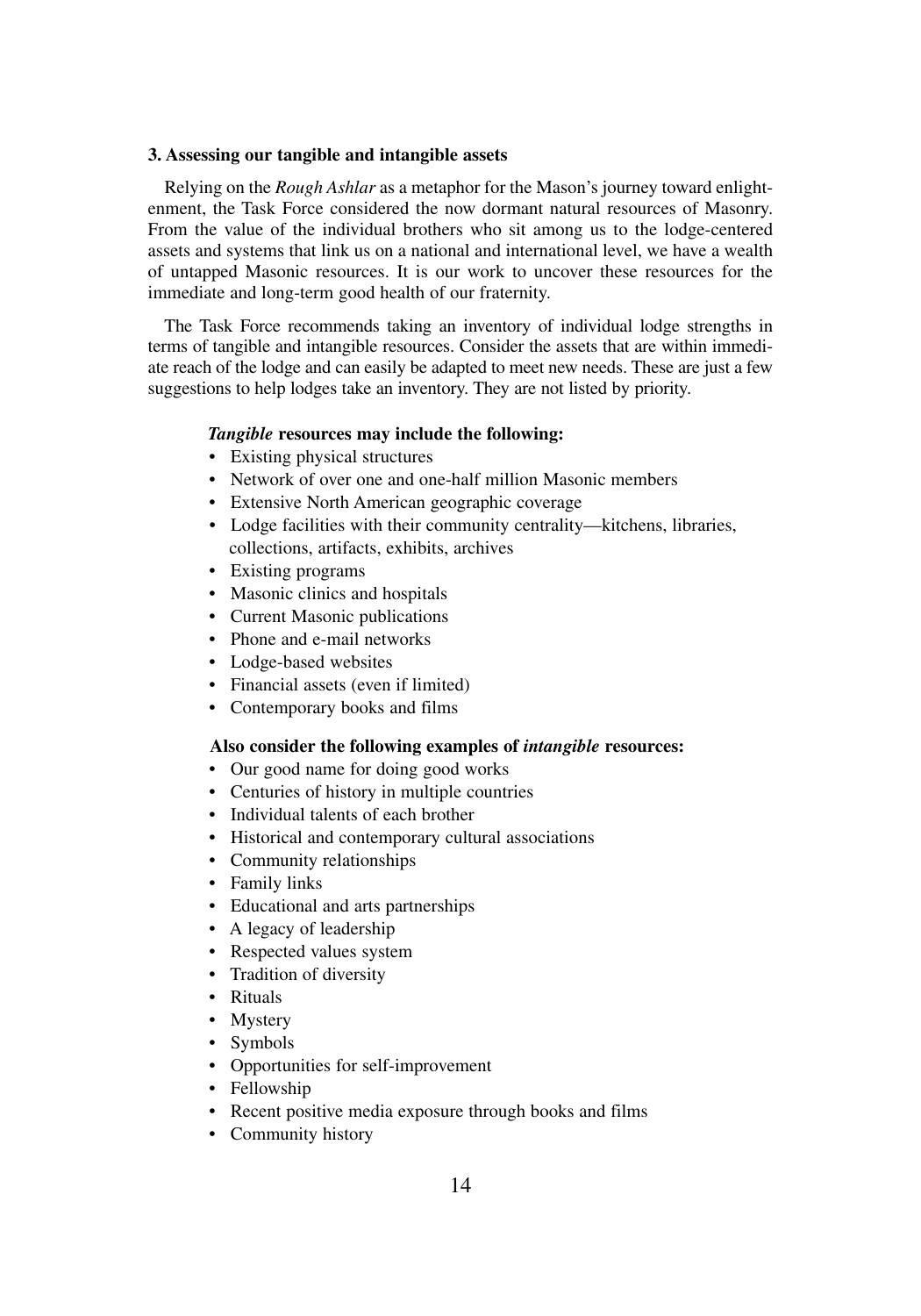#### **4. Maximizing our resources**

Once we inventory our resources, we need to find ways to manage them. We need systems to monitor our progress. We need ways of recognizing success, encouraging creativity, and rewarding accomplishments. Small actions, kind words, and expressions of concern for others are just a few examples. *Our work on Masonry's public image begins with work on ourselves*, using our wealth of resources to dislodge the sediment that has encrusted our riches and has diminished the value of our Masonic identity.

Our work begins by applying our resources and improving ourselves in the Masonic tradition of body, mind, and spirit. We need only look in the mirror or offer a handshake to crack the encasement of the *Rough Ashlar* that screens the natural beauty of the stone.

Our Masonic resources are great! Our resource management skills are rusty. The tools for honing the *Perfect Ashlar* are at our disposal, but they lie scattered across lodges, hidden in fading relationships, and atrophied by lack of use. We must put them to good use.

We urge each lodge to inventory its tangible and intangible assets, such as people, places, artifacts, relationships, and systems. Although each lodge has an individual and valuable identity within the context of Freemasonry, there is much to learn and share from one another's lodge-based activities. With more than one and a half million members in North America, Masons are poised to discharge our crews with the newly sharpened tools of our craft to improve ourselves and to fulfill the promise of the stewardship of Freemasonry.

The words from William Preston's Masonic lecture succinctly inform us of our Masonic identity in terms of action:

*By the Rough Ashlar, we are reminded of our rude and imperfect state by nature; by the Perfect Ashlar, of the state of perfection at which we hope to arrive by a virtuous education, our own endeavors, and the blessings of God.*

Masons are unique in their commitment to "virtuous education." By this we mean appreciating Masonry's commitment to life-long learning, self-improvement and personal growth. We are reminded that Masonic identity is distinctive because Masons are men of thought *and* action.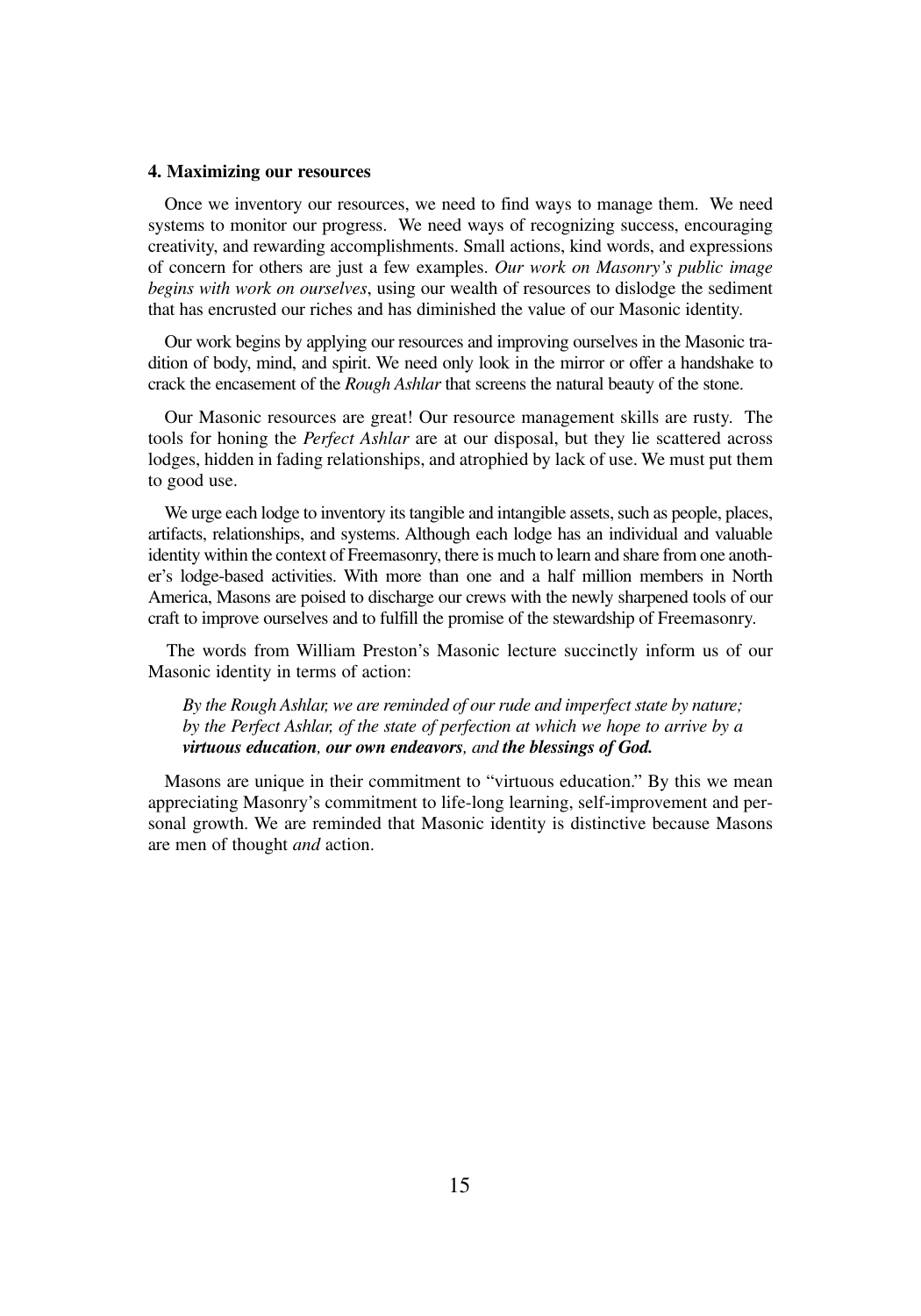# **Part IV – Time to Energize Masonry**

*"What is a man without energy? Nothing. Nothing at all." —Mark Twain*

### • *Take action now*

Beginning at the lodge level, plan meaningful activities that put Masonic values into action. Consider how you and your lodge can make each and every activity uniquely Masonic. Listed below are just a few suggestions that place a focus on using your time to its greatest Masonic advantage:

- 1. Apply concepts of education and self-improvement to current print and non-print communications tools of individual lodges, Grand Lodges, and national Masonic organizations and societies.
- 2. Improve the environment of lodge-based fellowship; refresh the look of the lodge; welcome new members; improve presentation skills; provide mentoring to study degrees; and strengthen communications skills.
- 3. Organize group activities based on education and self-improvement that can enrich lodge-centered fellowship such as: welcoming committees, lodge renovation and clean-up campaigns, leadership development conferences, mentor meetings, workshops on such things as Masonic ritual, history, symbolism, architectural works, arts and cultural works.
- 4. Initiate workshops on personal growth topics. Learn more about Masonry.
- 5. Call on local educational faculty: expert lecturers on topics of unique interest to the lodge members that enrich the body, mind, and spirit of the brothers.
- 6. Tap the talents of individual members and build a community of experts to help Masons to help themselves and their communities.
- 7. Improve community accessibility to Masonry through public outreach and program hosting.
- 8. Offer Masonic recognition and incentive programs for educational initiatives, visitor programs and Chambers of Commerce presentations.
- 9. Honor the Mason within yourself.
- 10. **Share success stories with other lodges.**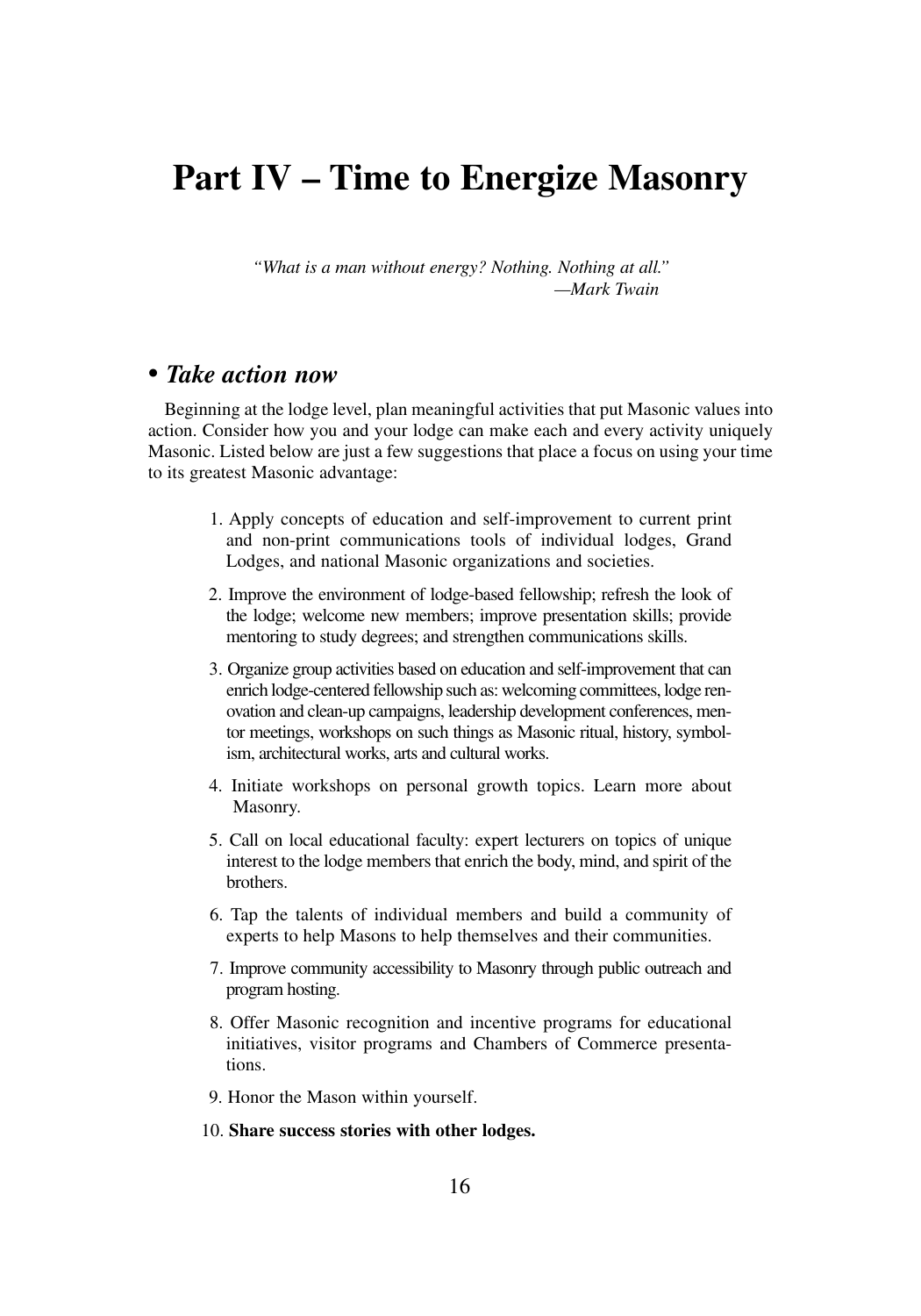## • *Move Masonry into the 21st century*

Our initial focus for our public awareness campaign requires imagination, openmindedness, and discipline—the discipline to say "Yes." Put aside old habits of saying simply, "Ah, that's been tried." Or "Yes, but...." Cast off negativism. Turn the objection around to a challenge. Encourage and reward open and positive communication throughout each stage of change. Share ideas and ask yourself to take ownership of transforming the identity of Masonry through each and every action, regardless of how small. Make it the fraternity that you want—brother by brother, lodge by lodge.

## • *Make the commitment now for the future*

Our Task Force enthusiastically offers this report and our support to help move Masonry into the  $21<sup>st</sup>$  century, upholding the honor of membership and the joy of a Masonic way of life. *It's about time* for us to take the *concept* of Masonry off the shelf and put the *values* of Masonry into action.

As we go forward moving Masonry into the 21<sup>st</sup> century by improving our lodges, personal Masonic skills, and community visibility, there will come a time when finanical investments will be needed to support continued growth and public awareness.

Through this progress report, the MIC has shared with you our vision about Freemasonry. We felt it was absolutely critical that we examine our fraternity's past in order to properly understand our current needs. This was only the first step.

## • *Call to action*

Now, we must move forward both individually and fraternally. We encourage you to think carefully about how you invest your time, which is everyone's most valuable asset, and we ask that you use your time on programs and actions that are uniquely Masonic. As we work together, we must ask each other how a program, a meeting, or an event improves and demonstrates our experience of being a Mason. *We have not a moment to lose*.